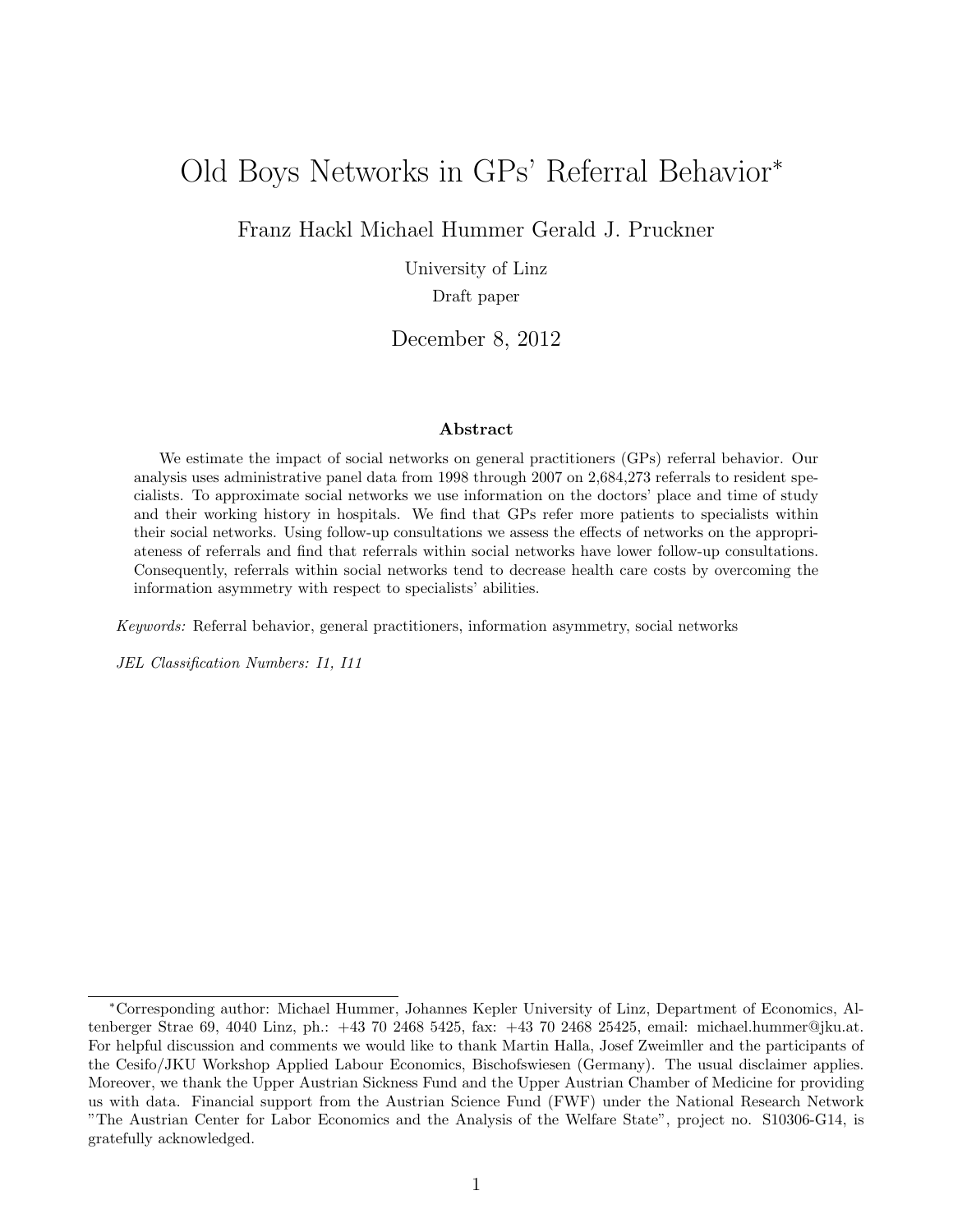### 1 Introduction

In most health systems, general practitioners serve as gatekeepers who coordinate access to health care provided by resident medical specialists, outpatient departments, and hospitals. Though institutional settings differ between countries and health care systems, the providers of primary health care can either diagnose and treat patients themselves or refer the patients to medical specialists.<sup>[1](#page-0-0)</sup> Referrals of patients from general practitioners (GPs) to specialist care (resident doctors or hospitals) are of particular importance in health policy (i): There is quantitative evidence that follow-up health care cost vary substantially depending on GPs' referral behavior.<sup>[2](#page-0-0)</sup> (ii) A quality-cost tradeoff for the patients' health may exist depending on whether a patient is being referred on to further specialists or alternatively treated by the GP. (iii) Finally, the introduction of managed care in national health systems has changed the responsibility and flexibility of GPs in their referring behavior by limiting the number of consultants that patients are allowed to be referred to, and by transforming the control over health care delivery from physicians' perception towards predetermined bureaucratic mechanisms such as referral guidelines. Regardless of whether referral rates are high or low, the policy-relevant question is whether referrals are medically and economically appropriate or not. Obviously, from a medical point of view, the referral behavior of GPs should be based on medical criteria. Apart from that, economic considerations influence the referral behavior of GPs due to scarcity of resources in health care systems.

Under the traditional view of microeconomics, interactions between economic agents take place via markets and their signals (Manski 2000, Soetevent 2006). However, in a regulated healthcare sector where prices for medical services are covered by social insurance, the price mechanism cannot develop its effects. This is particularly true in Bismarckian fee-for-service (FFS) health care systems. As a consequence, we expect that-apart from price mechanisms-social interaction may play another important role in doctors' referral behavior. In this paper we analyze the referral behavior of GPs who refer patients to resident specialists for further diagnosis and treatment. Based on comprehensive, administrative panel data for the Austrian province of Upper Austria in the period of 1998 to 2007, we identify the determinants of GPs' referral rates, analyze the role that social networks play, and finally assess the appropriateness of referrals by estimating the effects of social networks on follow-up consultations with other specialists in the same medical field.

We find that GPs refer patients more frequently to specialists within their social network compared to specialists outside of the network. Patients who are referred within a social network have less follow-up consultations indicating that these referrals are more appropriate. Consequently, referrals within social networks tend to decrease health care costs as they overcome information asymmetry with respect to specialists' abilities.

What are the determinants of individual referral behavior? Besides the dependency from indi-

<sup>&</sup>lt;sup>1</sup>In a strict gatekeeping system GP referrals are compulsory for patients to utilize medical specialists.

<sup>2</sup>For example, Crombie and Fleming (1988) found a 10-fold difference in hospital expenditures for GP practice populations of 2000 patients associated with the lowest and highest rate of referrals to hospitals.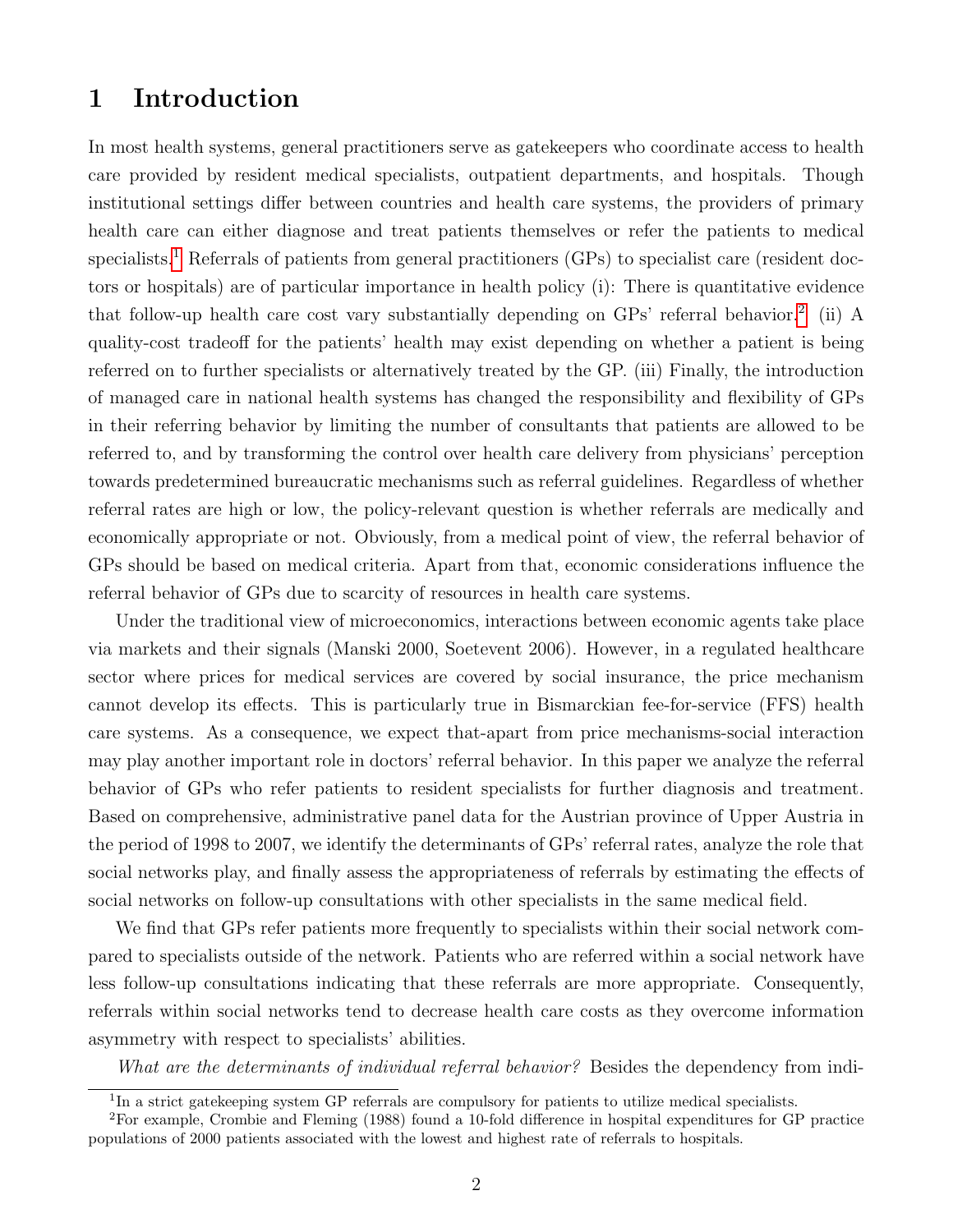vidual health characteristics existing medical and economic literature show that referral patterns are also determined by factors other than patient medical needs. The most important reported categories of factors that explain variation in referral rates are (i) patient characteristics, (ii) GP characteristics, (iii) practice characteristics, and (iv) the availability of specialist care.

Patient characteristics: O'Donnell (2000) reports in her comprehensive literature survey that the standardization of referral rates for age and sex of consulting patients reduces the observed variation by less than 10 percent. An adjustment of the referral rate for the social class of the patients does not have much effect on referral rates. However, if the socio-economic status of the whole practice population is used-rather than from those who consult-several authors find positive association between referral rates and area social deprivation (see e.g, Hippisley-Cox et al. 1997a and Hippisley-Cox et al. 1997b). In their more recent cross section analysis of Danish GP referral rates to specialist care, Sorensen et al. (2009) find that persons with high socio-economic status are referred more often to practicing specialists and less often to hospitals as compared to low socio-economic counterparts. Salam-Schaatz et. al. (1994) show that the control for patient characteristics (age, sex, and case-mix) decreases the variation in referral profiles of primary care physicians by more than 50 percent based on a cohort of patients within 52 physician practices in a large health maintenance organization. The authors conclude from this that a failure to adjust for the case-mix in a practice may lead to overestimation of variation in referral rates and also to misdirection of scarce resources.

GP characteristics: The empirical evidence on the most important GP characteristics age of GP and years of experience is inconclusive. Whereas several UK studies do not identify a significant impact of a GP's age or her experience on the referral rate (Cummings et al. 1981 and Wilkin et al. 1987), a Finnish study (Vehvilainen et al. 1996) and another UK study (Rashid and Jagger 1990) demonstrate higher referral rates for younger and relatively inexperienced primary care providers.

Practice characteristics: Similar conflicting evidence on the impact of practice characteristics on variation in referral rates is reported in O'Donnell (2000). Whereas several authors find a positive association between high referral rates and single-handed practices (Hippisley-Cox et al. 1997a), others report no relationship between referral rates and the number of physicians in a practice (Christensen et al. 1989). Conversely, Verhaak (1993) finds an increase in referral rates with the number of GPs in the practice. Availability of specialist care: A series of empirical studies stresses the importance of the availability of specialist care in explaining referral rates. The distance of a GP's practice to specialist care can be expected to have an influence on the access to secondary care. In their study based on referrals from GPs to hospitals in Wales, Jones (1987) finds significantly higher referral rates to outpatient clinic services with shorter distances between the practice and the hospital. Other studies analyze the effects of opening a hospital (Noone et al. 1989) or of the availability of consultants per population (Roland and Morris 1988) and find that the referral rates strongly depend on the availability of hospitals or outpatient consultants. The supply of local hospitals and resident specialists reduces the association between socio-economic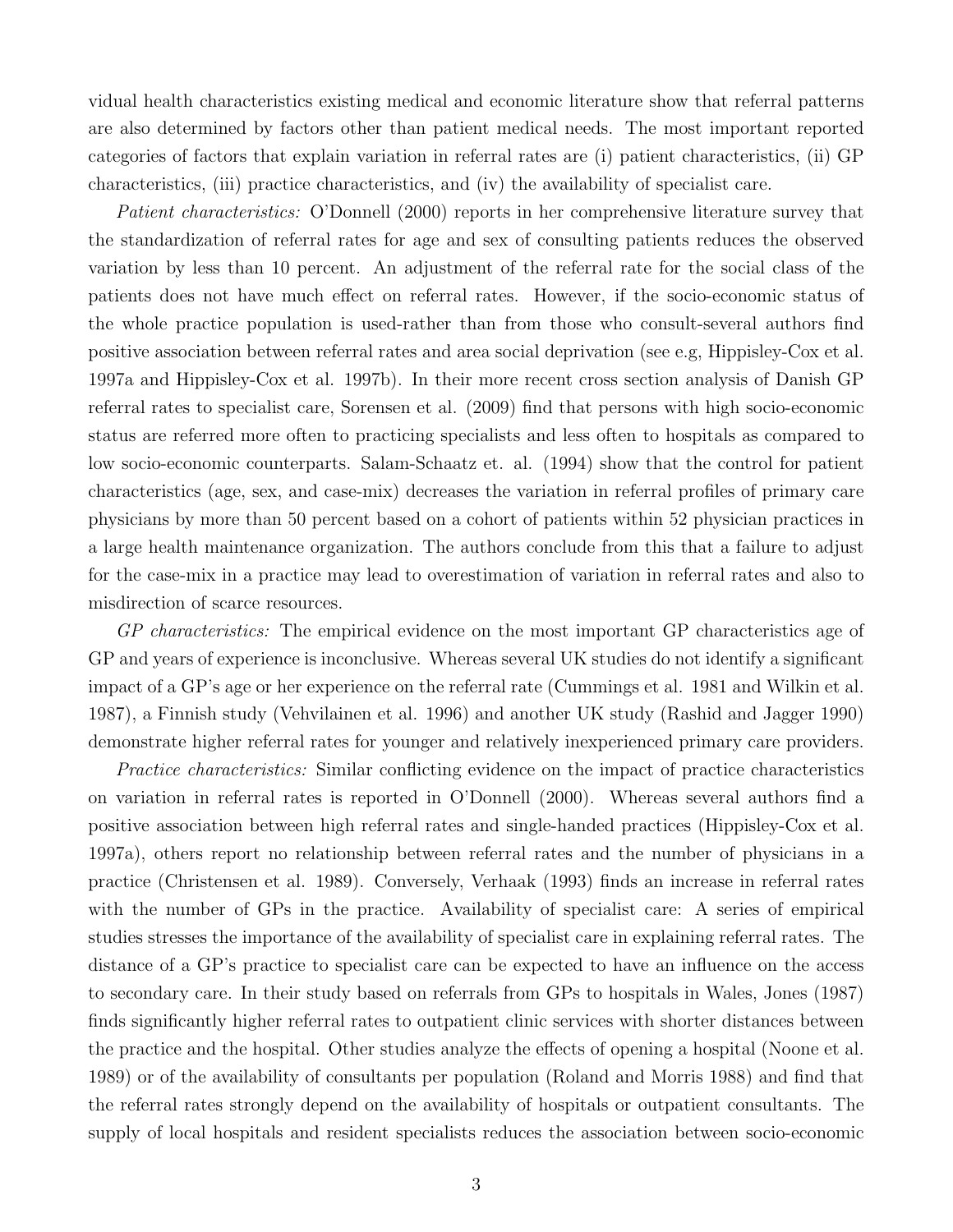status and referral rates of Danish GPs (see Sorensen et al. 2009). Other authors find that urban GP's have higher referral rates than their rural counterparts (Madeley et al. 1990).

In her above-mentioned literature survey, O'Donnell (2000) concludes that patient characteristics together with practice and GP characteristics cannot explain more than 50 percent of the variation in referral rates. Qualitative empirical evidence suggests that psychological factors are equally important to explain individual referral behavior. The literature in this field focuses on the importance of the GP's cognitive processes in connection with referrals including the decision to whom to refer. These studies consequently analyze psychological variables such as a GP's tolerance of uncertainty, her confidence in the clinical judgment, or her awareness of life-threatening events (Dowie 1983).[3](#page-0-0) Other papers identify "having a personal relationship with the consultant" as one of the most important determinants of referral decisions in a fee-for-service (FSS) environment (Shortell 1973) and stress that GPs also rely on the professional reputation of consultants (Ludke 1982) in their referral decision-making. Similarly, Whynes et al. (1996) suggest that GPs' choice of referral destination is dominated by knowledge of, and confidence in hospital consultants and also by their physical proximity. Anthony (2003) argues that in addition to personal and professional relationships, FFS referrals rely on direct communication between the providers and also on the opportunities to monitor one another in the referral process.

Referral processes based on social networks may work well as they facilitate the flow of information and control (Grembowski et al. 1998). For example, network participants may gain information on others' reliability and reputation, either through past experience or via third party connections. This corresponds with the economists' notion of statistical discrimination under which rational agents may favor or disadvantage different social groups (Arrow 1973, Phelps 1972). The term statistical discrimination means that a group affiliation is used as decision criterion if the productivity of agents (the medical ability of specialists) cannot be observed. As a consequence GPs refer patients to specialists within their network, because it is easier to assess the ability and strength of these specialists. Another important argument is that social relationships allow social control and increase the conformity to rules and norms (Horne 2001). Social and professional relationships in referral processes do, however, not guarantee per se high quality of health care. "Referral relationships based in social ties may be stuck in old-boy networks, or based on friendship or inertia, resulting in referrals to known, but not necessarily high-quality providers" (Anthony 2003, p. 2035). Schaffer and Holloman (1985) find that GP's select their consultants from a group of colleagues with whom they share background, interests or training. However, the authors do not offer a strategy for normative statements about the welfare of patients or the health system.

Neither the size of referral rates nor their determinants allow a clear judgment whether referrals are appropriate or not. Coulter (1998) specifies a referral as appropriate if it is necessary for the

<sup>&</sup>lt;sup>3</sup>In their experimental setting Earwicker and Whynes (1998) support the so-called referral threshold hypothesis that when confronted with the same set of nominal patients some GPs refer more cases than others, based on own subjective criteria.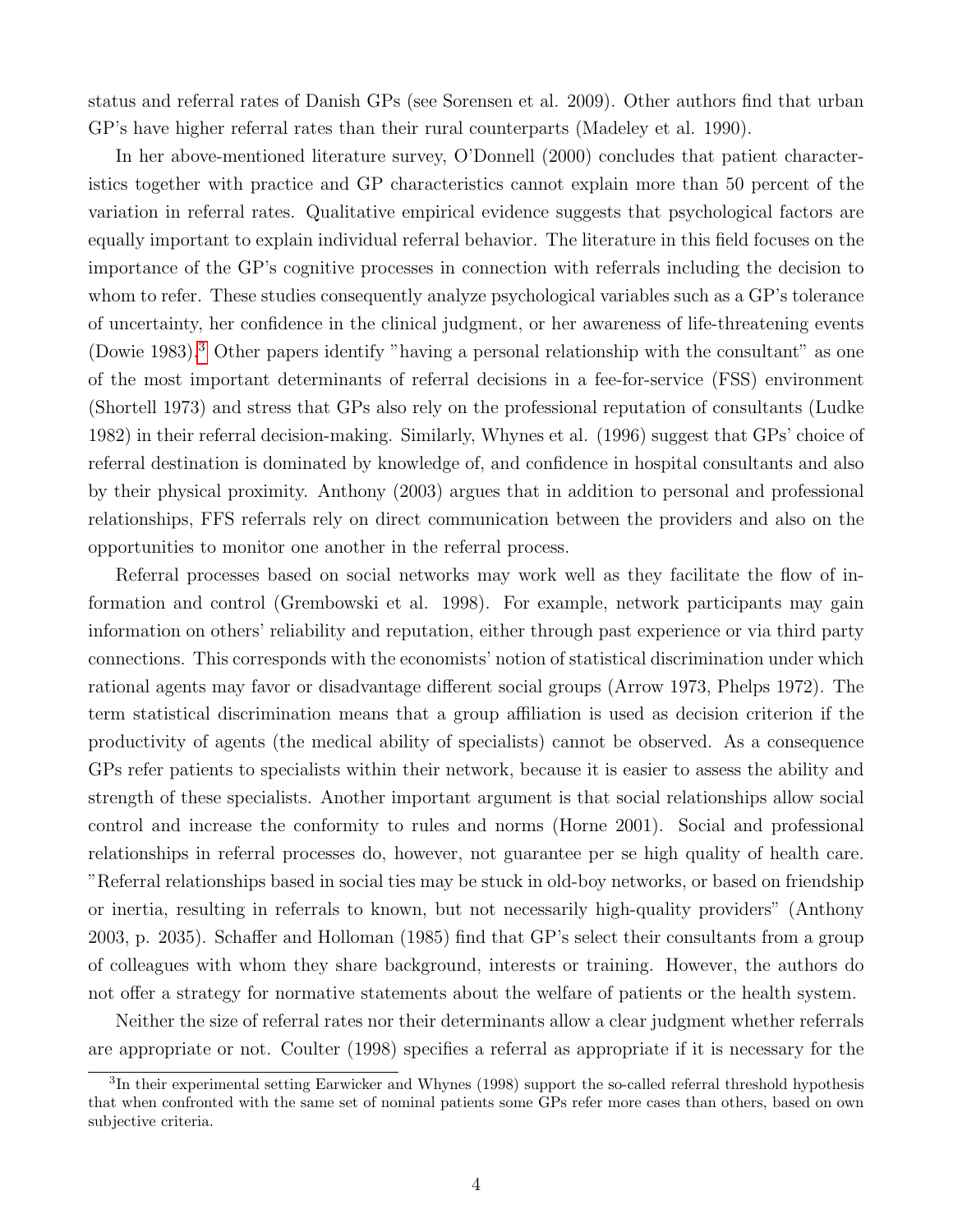patient, effective in achieving its objectives, timely in the course of the disease, and if it is cost effective.[4](#page-0-0) Most available qualitative studies on the appropriateness of referrals have included joint reviews of the sending and receiving doctor for a series of referrals. The available evidence is mixed, with some hospital consultants being critical of GPs' referrals, and other studies suggesting that GPs in general do refer appropriately.<sup>[5](#page-0-0)</sup>

This paper extends the literature in several ways: (i) we use a unique comprehensive panel dataset that allows the estimation of gravity models for pairs of sending and receiving doctors and also to include a series of fixed-effects, (ii) the match with doctor characteristics provided by the medical chamber allows for a good representation of personal doctor networks, (iii) we provide evidence for the determinants of referrals with particular emphasis on the role of social networks, and (iv) we interpret the number of follow-up consultations to a different specialist in the same medical field as a measure for the appropriateness of a referral. Both the rich administrative dataset and the appropriate econometric specifications may overcome deficiencies in previous work. Especially the role of social networks including an analysis of patients' welfare implications has-at least to our knowledge-not been quantitatively studied before.

The remainder of the paper is organized as follows. Section [2](#page-4-0) presents the institutional setting in the Austrian outpatient healthcare sector. Section [3](#page-5-0) describes the data. Section [4](#page-6-0) reports regression results on the correlations between referral rates and GP-, practice- and patient characteristics. In Section [5](#page-9-0) we specify a gravity model for pairs of sending and receiving doctors and analyze the role of social networks in GPs' referral behavior. Moreover, in Section [6](#page-11-0) we provide results on whether and how network effects may have an influence on the appropriateness of referrals. Section 6 concludes the paper.

### <span id="page-4-0"></span>2 Institutional setting

In Austria every resident is covered by mandatory health insurance that is operated through 25 (regional) sickness funds. Insurants cannot freely choose among these funds, they are assigned to a fund depending on their occupation and place of residence. The sickness funds cover all costs associated with maternity and sickness. Since deductibles and copayments are small in general, access to the health care system is not limited by financial constraints. The majority of ambulatory care is provided by resident doctors including GPs and medical specialists.<sup>[6](#page-0-0)</sup> Although patients can freely select among all available GPs, they usually choose their GP (family doctor) next to their place of living. In fact, we observe that for 73.7 percent of patients the zip code of their place of

<sup>&</sup>lt;sup>4</sup>An extended welfare economic perspective might focus on the net benefits of referrals. This would, however, require the economic (monetary) evaluation of health benefits.

 ${}^{5}$ See O' Donnell (2000, p. 467) for a brief review of this literature.

<sup>&</sup>lt;sup>6</sup>These two groups of providers account for 78.9 percent of total ambulatory expenditures in Austria or 5.8 bn Euro in 2010. Source: OECD System of Health Accounts: [http://www.statistik.at/web\\_de/statistiken/](http://www.statistik.at/web_de/statistiken/gesundheit/gesundheitsausgaben/index.html.) [gesundheit/gesundheitsausgaben/index.html.](http://www.statistik.at/web_de/statistiken/gesundheit/gesundheitsausgaben/index.html.)Accessed: May 5, 2012.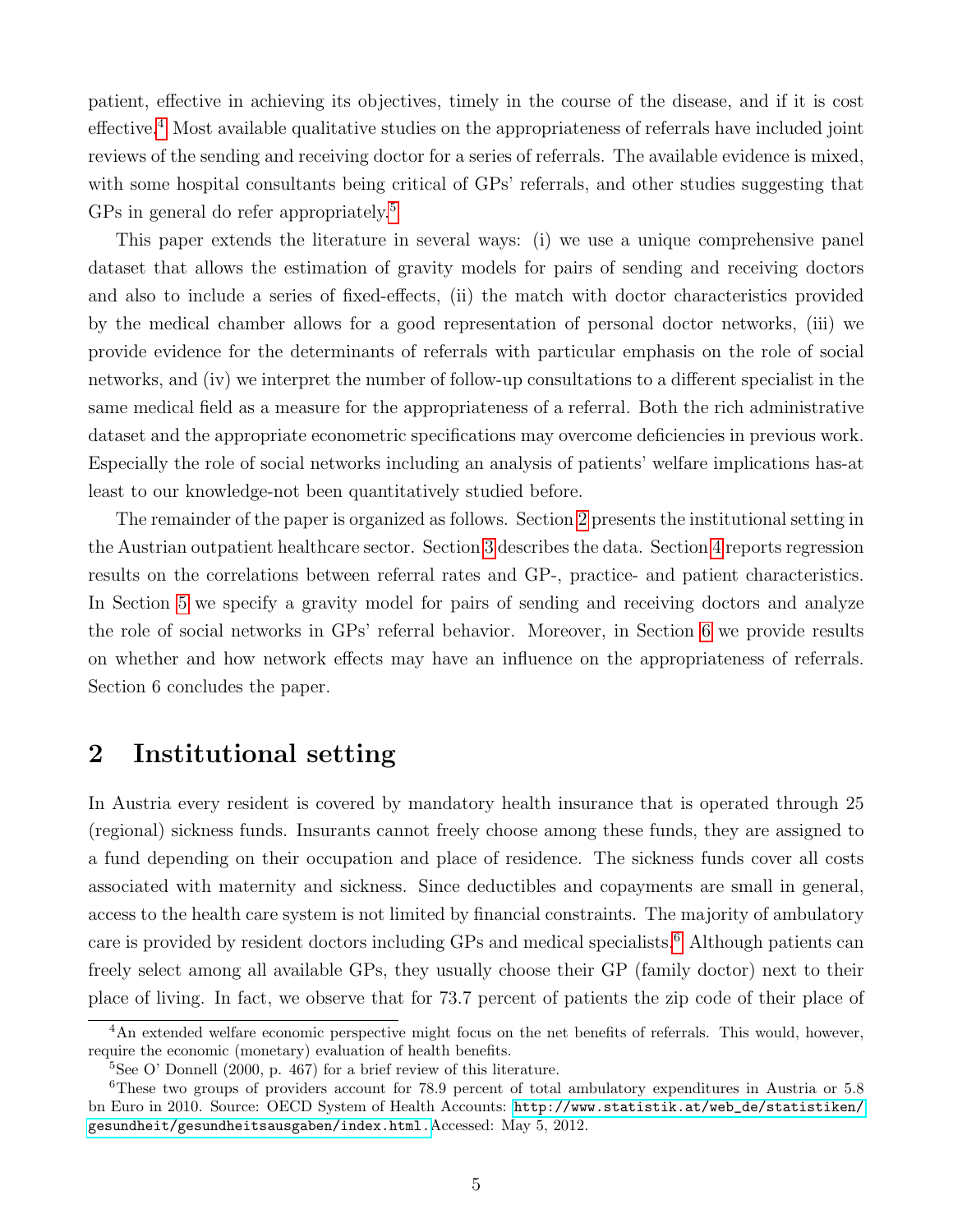living coincides with the zip code of the GPs' practice.<sup>[7](#page-0-0)</sup> Note that for a substantial part of patients the nearest doctor might reside in the neighboring commune with a different zip code. The GP is the recommended first point of contact in non-emergency cases and is expected to coordinate the care of patients. This gatekeeping function is justified by the fact that the physician can better decide on the appropriate treatment than the patient. Based on their diagnoses GPs have to decide whether further services of medical specialists are necessary. However, in the Austrian healthcare system, the GP does not receive any fee for referring patients and is not responsible for the costs of specialist care. If the GP decides that specialist care is necessary she writes a letter of referral, including the specialist field. The patient is then eligible to consult one doctor of this field per quarter.<sup>[8](#page-0-0)</sup> GPs are free in their decision to select a suitable specialist. They are, however, recommended to choose a specialist who provides the best medical treatment for the patients under cost benefit considerations.

### <span id="page-5-0"></span>3 Data

For our empirical analysis we use administrative data from the Upper Austrian Sickness Fund. This database includes detailed information on the health service utilization of about 1.1 million private employees and their dependents who are representative for about 75 percent of the provincial population. These data comprise health services provided by 957 physicians including information on medical attendance, prescription of medical drugs, approvals of sick leave, and referrals from GPs to medical specialists. Our referral data set finally covers 2,684,273 referrals from 575 GPs to 382 medical specialists from 1[9](#page-0-0)98 to 2007.<sup>9</sup>

For each referral we observe information on the referring GP, the medical specialist, the referred patient and the specialist's revenues generated by this consultation during the quarter of the referral.[10](#page-0-0) From these data we compile a yearly panel data set for each potential GP-specialist pair. On average GPs refer 95 percent of their referrals to only 35 different specialists. As a consequence, 85.3 percent of all GP-specialist pairs do not include any referral. For each year and pair, we determine the number of referrals and the associated specialists' revenues as outcomes. We match this file with data from the *Upper-Austrian Medical Chamber* to obtain socio-economic characteristics of doctors such as sex, age, medical field of the specialist, place and time of study, job history, and the zip code of the medical practice. The information on the zip code of the medical practice allows us to compute the geographic distance between GPs and medical specialists.

<sup>7</sup>Based on survey results, Salisbury (1989) shows that most people choose the nearest doctor and they do not have any information on the practice. We have any reason to assume that patients do not have enough information to select their GPs according to the GPs' social networks.

<sup>8</sup>A patient can also consult a specialist directly after 2004.

<sup>9</sup>We include all doctors who hold a contract with the sickness fund for at least one year. The majority of these physicians (75 percent) can be observed in each year.

 $10$ Revenues that were initially caused by the referral, but occur in a subsequent quarter, cannot be determined.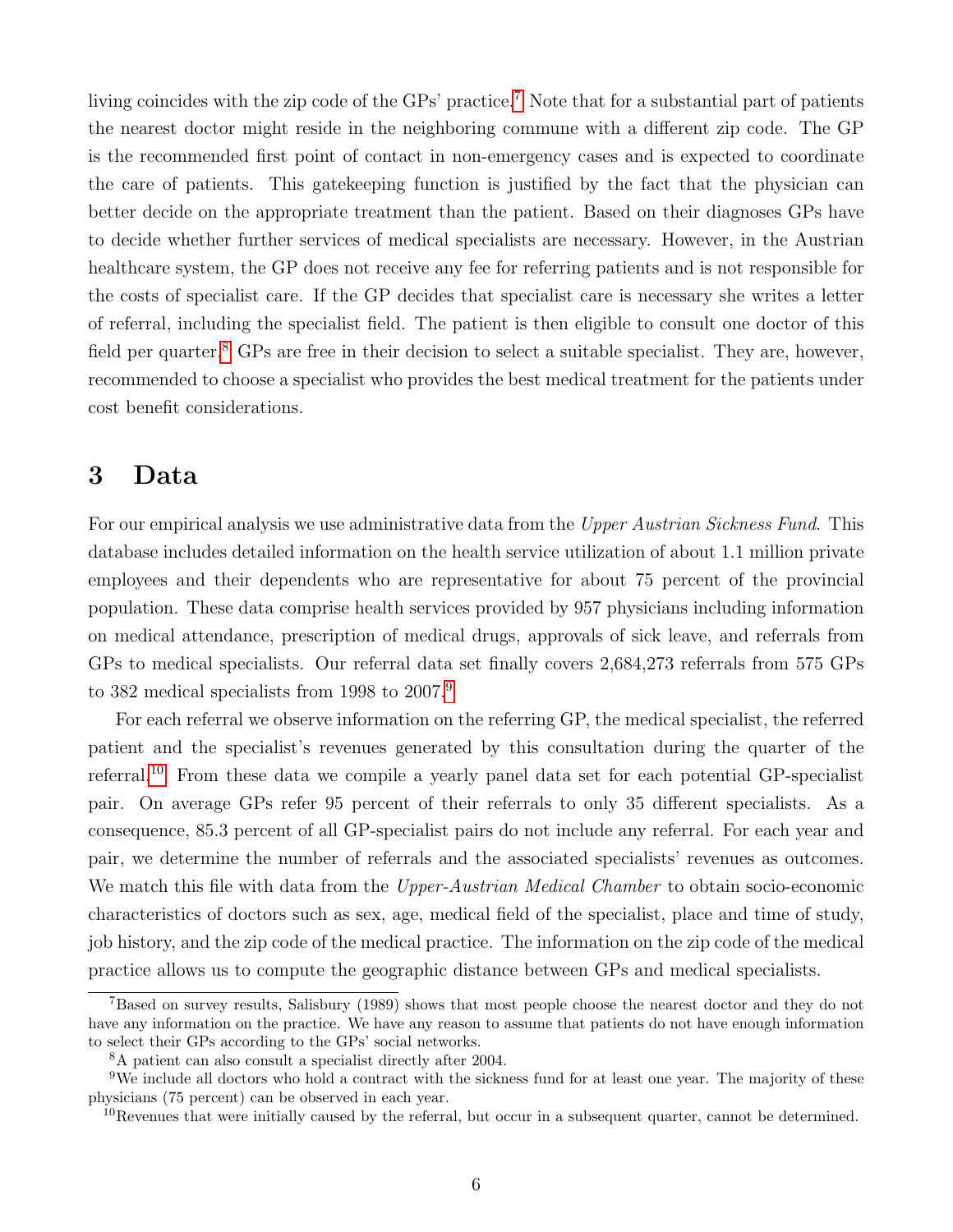### <span id="page-6-0"></span>4 Variation in referral rates

It was mentioned in the introductory review of quantitative research that the variation in GP referral rates is basically explained by GP-, practice- and patient characteristics. In accordance with this literature, we present regressions for referral rates of Upper Austrian GPs to resident specialists that control for these groups of determinants. Before doing so, we discuss the sample composition of our data and present descriptive statistics.

Table [1](#page-17-0) illustrates the development of the average GP referral rate over the observation period. It can be seen that the percentage of referred patients increased slightly from 15.1 percent in 1998 to 16.6 percent in 2004. However, in 2005 the referral rate started to sharply decrease with referral rates close to 9 percent in the years 2006 and 2007. This drop can be explained by the introduction of the electronic insurance card in 2005. This card that is being used for electronic invoicing of medical services allows patients to see certain medical specialists without the requirement of a referral slip issued by the primary care provider as this was necessary before 2005. As a consequence more and more patients attended resident specialists without being referred by their GP.<sup>[11](#page-0-0)</sup>

Table [2](#page-18-0) shows the number of GPs and specialists per medical field available in our data. The average number of treated patients per year lies between 1,015 (neurology and psychiatry) and 4,855 (dermatology). On average, a GP refers 14.7 percent of her patients to medical specialists. Whereas only 3.11 percent of patients treated at pediatricians are referred by GPs, the rate of referred patients is highest for neurologists and psychiatrists (65.12 percent) followed by radiologists (43.84 percent) and surgeons (42.88 percent) as can be seen in column 4. This pattern is mirrored by the percentages of revenues due to referred patients. Neurologists and psychiatrists earn more than 63 percent of their revenues with referred patients followed by radiologists and surgeons. The revenues per patient are highest for internists followed by pulmonary specialists, surgeons, and orthopedists with an internist earning almost 100 Euro per referred patient per year. Moreover, Table [2](#page-18-0) shows that the female share of resident doctors is below 10 percent in urology, surgery, internal medicine, and orthopedics whereas these percentages increase to 32 percent in neurology and psychiatry, 33 percent in dermatology, and 43 percent in pediatrics. The last column indicates that the variation in mean age of doctors is low across medical specialties.

Table [3](#page-19-0) (Panel a) includes information on how many different specialists the average GP refers her patients to and on how many GPs receive the average medical specialist her patients from. The average GP refers 21.4 percent of all referred patients to one single specialist and another 11.12 percent to a second one. The column of cumulative percentages illustrates that on average a GP refers almost 50 percent of all referred patients to only 4 specialists. Similarly, as can be seen in Panel b, the average specialist receives 10.05 percent of patients referred to her from one single GP. Another 7 percent of all referred patients are received from a second GP. The cumulative

 $11$ In the subsequent regression analysis of referral rates we use year dummies to control for time effects. Moreover, we have no reason to assume that this structural break due to changes in the accounting system correlates with the research questions of interest in this paper (the determinants of referral behavior and the role of social networks).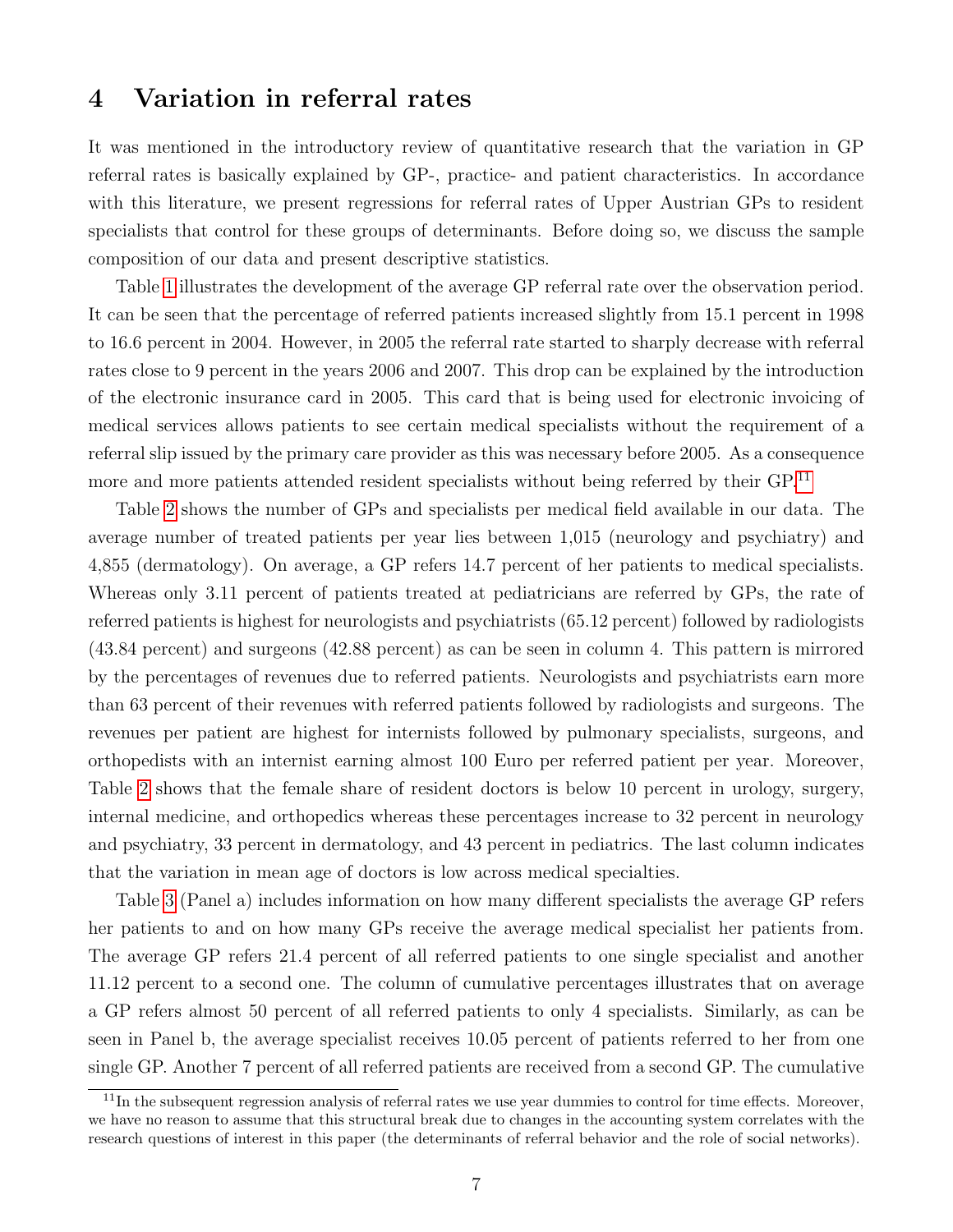percentages indicate that 50 percent of a specialist's received patients are referred to by 10 different GPs.

To analyze the referral behavior of GPs, we start with regressions of referral rates on GP-, patient- and practice characteristics. The dependent variable referral rate is a GP's fraction of patients per year who are referred to specialist care irrespective of a specialist's medical field (referred patients divided by all patients who consult the GP per year). We use repeated cross section ordinary least squares (OLS) estimations and do not include GP fixed-effects since the variables of interest are time-invariant, so that they cannot be identified in a fixed-effects model. Therefore, we cannot draw causal inferences from the results, but rather provide associations between referral rates and major determinants as they are discussed in the literature. The regression results of three different specifications are depicted in Table [4.](#page-20-0) In the first specification we only include GP characteristics, in the second we add practice characteristics, and finally we simultaneously control for patient characteristics.

#### GP characteristics

As can be seen in column (1) a GP's *experience* – the doctor's current age minus her age in the year of graduation from university-enters the regression inverse U-shaped with positive impacts of experience on the referral rate for a professional experience lower than 30 years, and negative impacts thereafter. This result corresponds in its tendency with evidence demonstrating higher referral rates for younger primary care providers (Vehvilainen et al. 1996, Rashid and Jagger 1990). The *female dummy* indicates that the referral rate of female GP's is 2.15 percentage points higher than that of male counterparts. It seems reasonable to assume that male and female doctors differ in psychological variables such as tolerance of uncertainty, or  $-$  to put it in economic terms  $-$  that female GPs are more risk-averse than their male colleagues. Obviously, the family status of a GP does not play a major role in her referral behavior. Single and divorced primary care providers are not significantly different from married doctors (the base category). Likewise the location of the medical study does not make any difference. The referral pattern of GPs who studied at the Medical Universities of Graz and Vienna is not different from those who did their studies in Innsbruck (the base category).<sup>[12](#page-0-0)</sup>

#### Practice characteristics

The inclusion of practice characteristics increases the percentage of variation that can be explained by the regressors from 0.27 to 0.37 (see column 2). The dummy variable city indicates a strong and significant impact on a GP's referral rate. The percentage of referred patients increases by 3.7 points if the GP's practice is located in an urban versus a rural area.<sup>[13](#page-0-0)</sup> Another positive influence

 $12$ The regressions also control for hospital fixed-effects (the hospital where the GP did her medical internship after university graduation) and for period fixed-effects.

<sup>&</sup>lt;sup>13</sup>The *City* dummy is equal to 1 for the cities of Linz, Wels, and Steyr that have 191,107, 58,717, and 38,248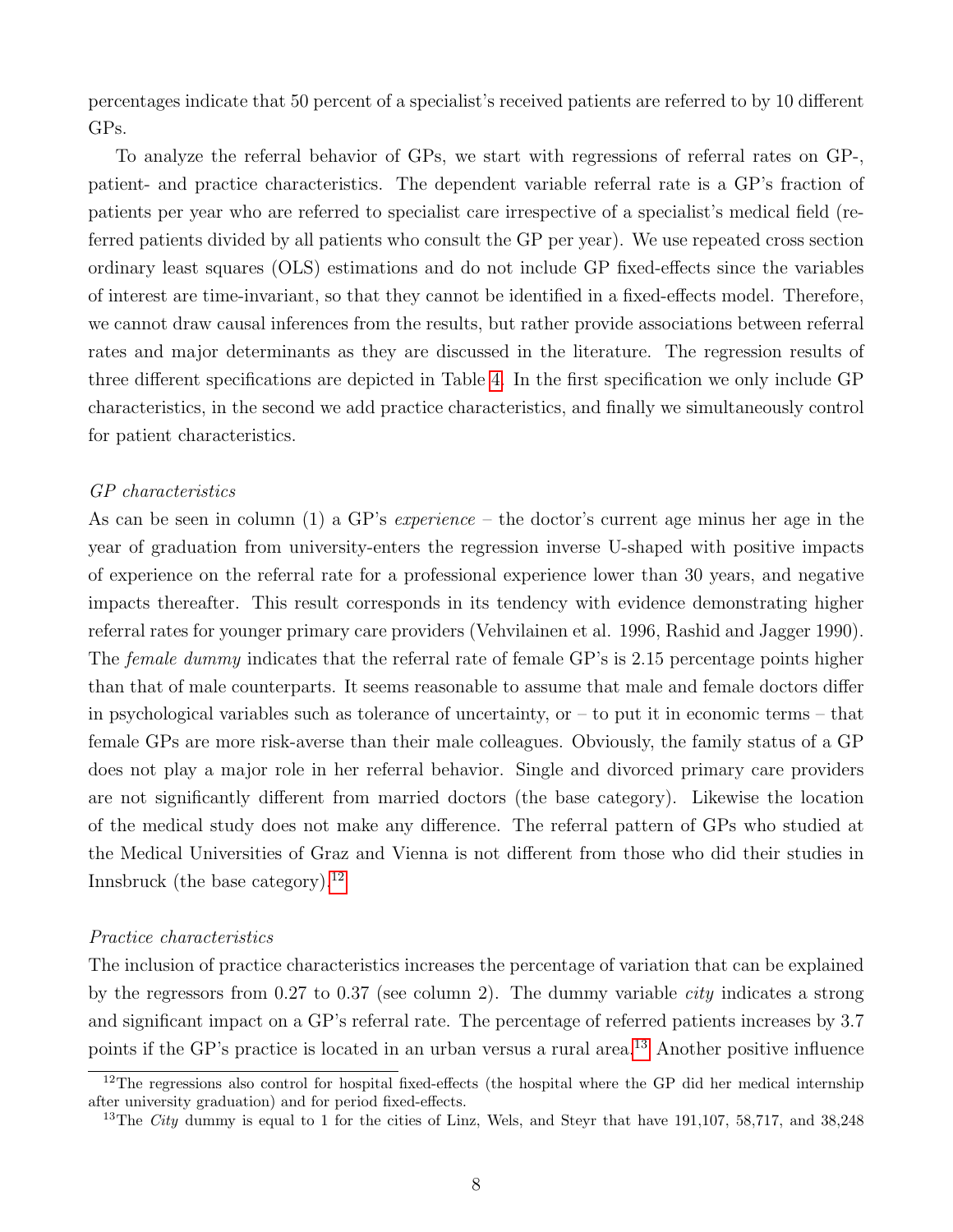can be observed for Practice size, representing the number of patients who consult the GP per year. The highly significant coefficient indicates that an increase in the practice size by 300 patients per year (approximately a 10 percent increase at the mean) increases the referral rate by 0.3 percentage points. Two further supply side impacts show the expected signs. The *number of specialists* in a GP's zip code is an indicator for the availability of the complement good specialist care. As can be seen, an additional specialist in the zip code area of the GP increases the referral rate by 0.13 percentage points. GP's will be more inclined to refer their patients if the specialists are located in the vicinity of patients' residences, and patients can be expected to rather agree to a referral if they have 'just to cross the street'. This result is in line with empirical evidence that both a shorter distance between a GP practice and specialist care and also the availability of consultants increase referral rates as it was presented in the literature review. Finally, we find a significantly negative influence of the *number of*  $GP_s$  in the same zip code area. Another GP practice decreases the referral rate of a GP in a zip code area by 0.14 percentage points. We interpret this finding as evidence for substitution. The higher the number of GPs in a given area among whom patients can choose, the lower is the expected referral rate per GP. In other words, patients have more opportunities to be treated by GPs rather than being referred to medical specialists who do not only offer complements to GP service but may also supply substitutive treatment.

#### Patient characteristics

The impacts of patient characteristics are depicted in column 3 of Table [4.](#page-20-0) The referral rate of a GP depends significantly on the patients' age and on their labor market status. One additional year of patients' average age increases the referral rate by 0.24 percentage points. This can be explained by the fact that the health status of patients deteriorates with age, and that a worse state of patients' mean health makes more referrals necessary. Moreover, the referral rate of a GP decreases significantly with the *share of unemployed, retired, and other patients*.<sup>[14](#page-0-0)</sup> A one percentage point higher unemployment rate among the patients of a GP reduces the referral rate by 0.52 percentage points. The same increase in the share of retired or other patients decreases the referral rate by 0.35 and 0.12 percentage points, respectively. These results support the findings of Sorensen et al. (2009) who find that persons with low socio-economic status are referred less to practicing specialists and more to hospitals. The influence of the female share of patients remains insignificant. Column (3) and column (2) show that the coefficients remain qualitatively and quantitatively almost unchanged if we expand the model step by step by practice- and patient characteristics. Solely the significant and positive dummy variable for a female GP gets insignificant if we also control for practice characteristics which implies a correlation between the practice characteristics and the sex of a GP.

inhabitants, respectively. These are the three largest cities that comprise about 20.33 percent of the Upper Austrian population in 2012.

<sup>&</sup>lt;sup>14</sup>The category 'other patients' include mothers on maternal leave, conscripts, persons on rehabilitation and co-insured children.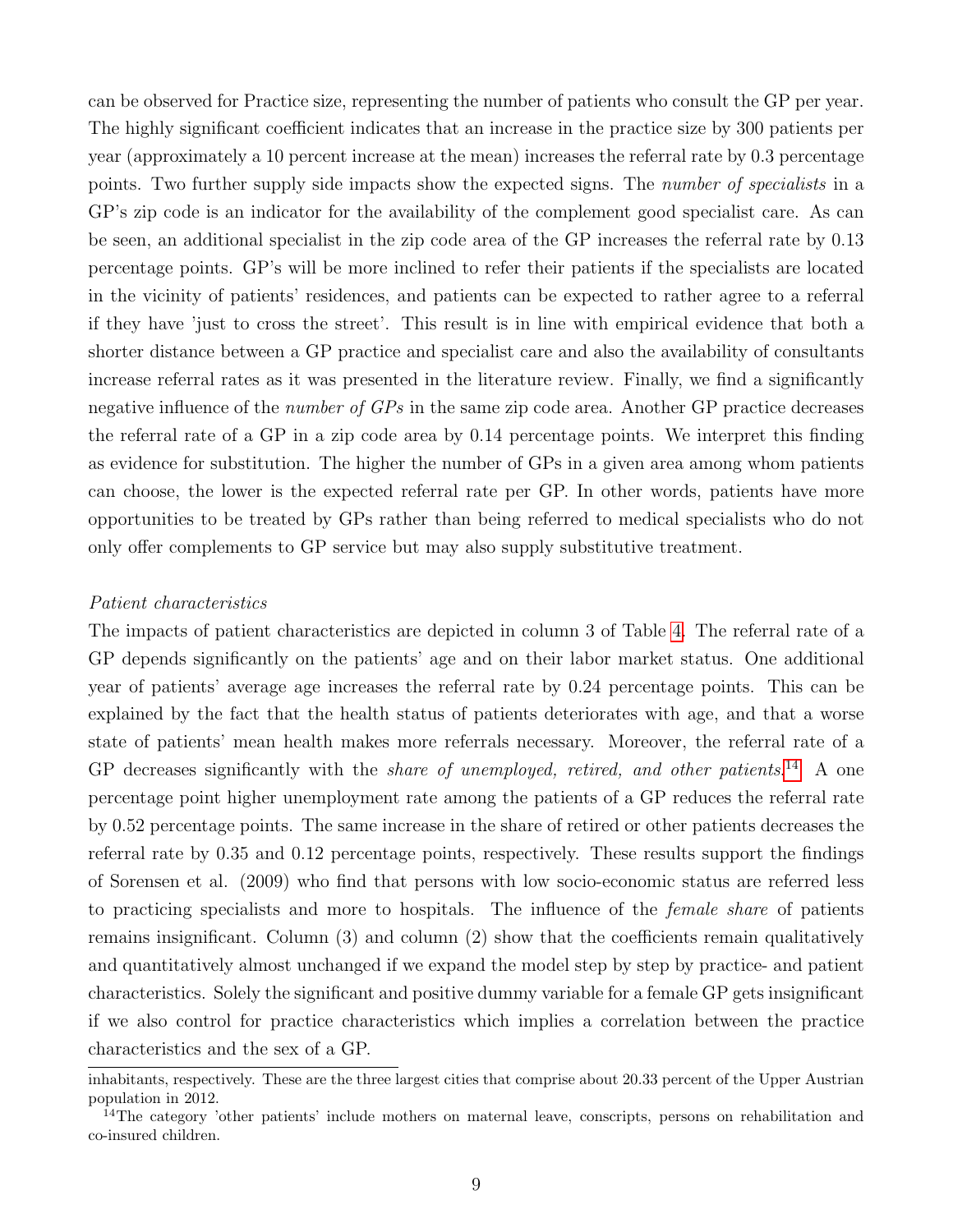# <span id="page-9-0"></span>5 Social networks and referral practice - a gravity model approach

To analyze the role of social networks in GPs' referral behavior we estimate the following equation:<sup>[15](#page-0-0)</sup>

<span id="page-9-1"></span>
$$
y_{ijt} = \alpha \times x_{ijt} + \beta \times z_{it} + \mu \times r_{jt} + \gamma_i + \eta_j + \delta_t + \epsilon_{ijt}
$$
\n
$$
\tag{1}
$$

In this equation  $y_{ijt}$  denotes either the count of patients referred from GP i to specialist j in year t (referred to as referrals) or the resulting revenues of the specialist from these referrals. Summary statistics for these and the other used variables can be seen in Table [5.](#page-21-0)

Our network effects are depicted as a vector of so-called pair-variables  $x_{ijt}$ , which are defined as dummy variables equal to one if the attribute of  $\overline{GP}$  i and specialist j corresponds and is zero otherwise. For the identification of social networks we use information on the physicians' place and time of study, and their working history. We then construct (i) a dummy that is equal to one if GP i and specialist j visited the same *university* at different points in time and zero otherwise, (ii) a dummy that is equal to one if both were *fellow students* and zero otherwise, (iii) a dummy that is equal to one if both worked at the same hospital at different points in time and zero otherwise, and (iv) a dummy that is equal to one if both were co-workers at the same hospital and zero otherwise. For (i) and (iii) we expect that both physicians may know each other indirectly via third party connections. For (ii) and (iv), however, it is reasonable to assume that physicians have known each other directly. Moreover, we expect a higher probability that doctors know each other if they have the same sex and are of equal age as there is a higher chance that they belong to the same social network. Therefore, we construct  $(v)$  another dummy that is equal to one if the GP and the specialist have the same sex. Similarly, (vi) the dummy identical age group is one if the GP and the specialist belong to the same age group.<sup>[16](#page-0-0)</sup> Note, that we cannot measure the affiliation to the same social network in a direct way, our pair variables are proxies that capture a higher probability of being acquainted with one another. Since the networks are measured with error, our estimates are subject to attenuation bias and the results represent a lower bound of the true effect. As additional pair variable we include the geographic *distance* between GP  $i$  and specialist j measured in minutes.

It is important to note that the attributes used to construct the pair-variables are time-invariant at the physician level, but vary over doctor pairs. This is due to the fact that GP  $i$  is paired with different specialists  $j$  and vice versa. Thus, it is possible to include both GP and specialist fixedeffects denoted by  $\gamma_i$  and  $\eta_j$ , although we use time-invariant information of the individual physi-

<sup>&</sup>lt;sup>15</sup>In the economics of trade, this type of equation is the well-known gravity model depicting the trade flows between different countries. Note that in our case exporting and importing countries are represented by GPs and specialists. The trade flows are typified by the number of referred patients and the resulting revenues of the specialist.

<sup>16</sup>We constructed two age groups along the median age of physicians.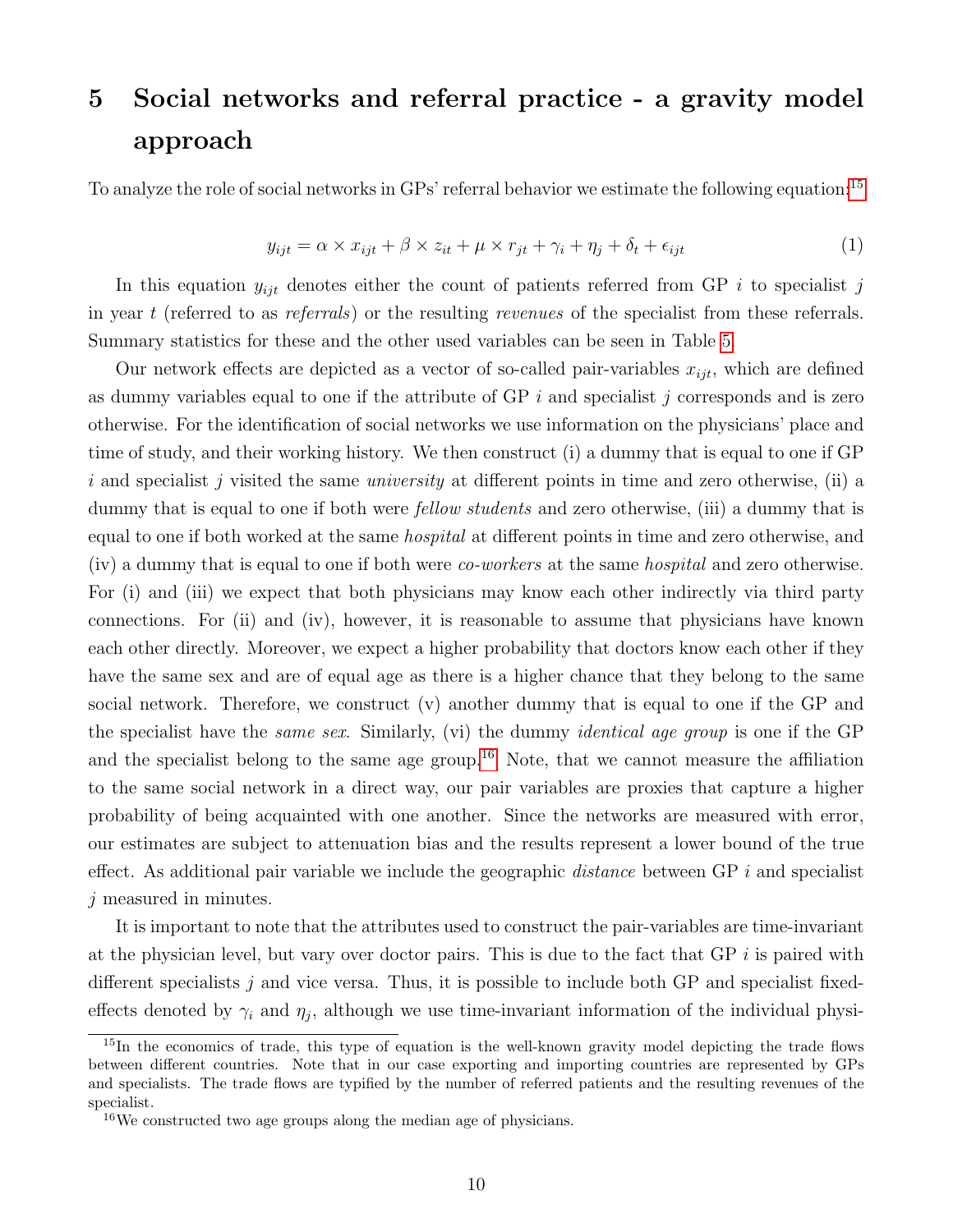cian. The doctor fixed-effects account for time-invariant heterogeneity such as education effects of universities or hospitals, and time-invariant ability. Consequently, the pair-variables should only capture a network effect but no idiosyncratic effect based on physician-specific attributes.

As time-varying characteristics of the GP  $(z_{it})$  and the specialist  $(r_{jt})$  we include the *doctors* experience (current age minus age at the year of graduation from university) and the total yearly number of patients of each physician. In order to prevent reversed-causality we subtract those referrals and revenues which were referred by this pair. To control for general changes in the referral behavior over time we include period dummies  $(\delta_t)$ . Finally  $\epsilon_{ijt}$  denotes the error term.

What sign do we expect for the coefficient of our pair variables reflecting the affiliation to the same social group? A negative sign would indicate that GPs refer less patients to specialists within the social network. This is reason to believe that on average GPs doubt the medical quality of specialists within the own social group and therefore refer patients preferably to doctors outside of the network. A positive sign of the pair coefficients in turn offers two possible explanations: (i) GPs are better informed about appropriate skills of specialists within the network. Hence, statistical discrimination would result in higher referral rates within the social group and patients would benefit from this behavior because referrals are more appropriate. (ii) Instead of searching the objectively best specialist for the patient, GPs shift rents to the doctors within their social network (also referred to as 'old boy network'). In this case, patients would not benefit from this behavior and may even be negatively affected.

Table [6](#page-22-0) provides a first descriptive picture of mean comparison tests for the number of referred patients (referrals) and revenues based on referred patients measured in 2007 Euro (revenues). The social groups according to different network criteria can be found in the rows. Columns 2 and 5 show the means for referrals outside the network, columns 3 and 6 list the respective means for referrals within the networks. The p-values indicate that the differences in the means for all our social groups are statistically significant: We find on average more patients and higher revenues for referrals within the network as compared to referrals to specialists outside the network.

These first descriptive results are partly confirmed by Table [7](#page-23-0) that summarizes OLS regression results on the determinants of referrals and revenues as dependent variables. The four different columns (Base, GP FE, Specialist FE, Both FE) indicate different specifications with respect to the inclusion of fixed-effects. In the specification Base we do not include any fixed-effect. In the second we include fixed-effects for GPs, in the third we control for fixed-effects of the specialists, and in the last specification we include fixed-effects for both doctor groups. Therefore, it is possible to determine the influence of the different time-invariant heterogeneities. Our results reveal that having worked at the same hospital and, additionally, having worked at the same time in the hospital are stable indicators for higher patient referrals and higher revenues. Given an unconditional sample mean of 1.82 referred patients and 93.64 Euro revenues the increase of 1.21 patients or 60.60 Euro revenues for having worked in the same hospital and additional 1.08 patients (72.82 Euro revenues) for having been co-workers are substantial. In the most comprehensive models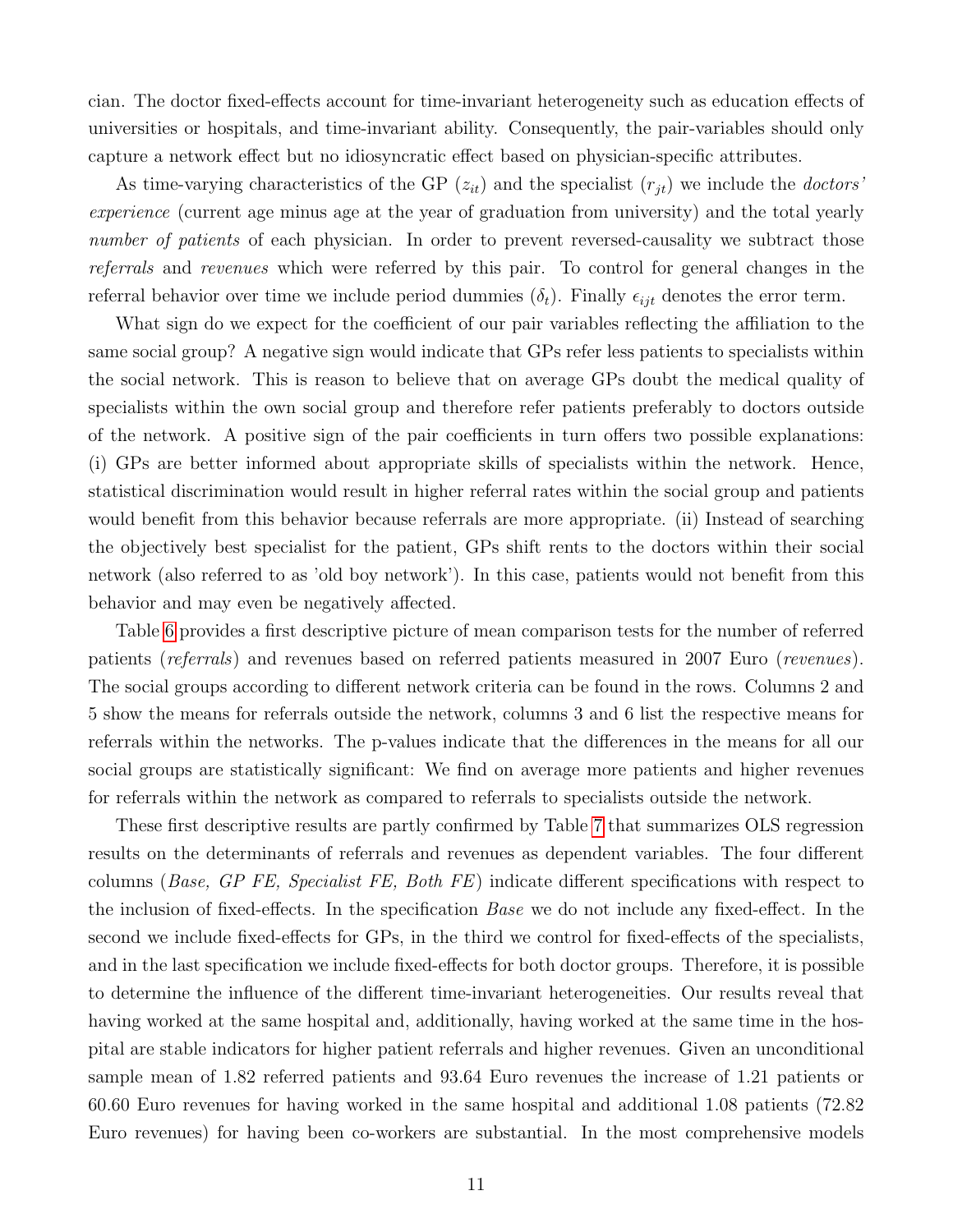with fixed-effects for GPs and specialists the *same sex variable* remains statistically significant at the 10 percent level in explaining the number of referrals (left panel). There is some evidence for more referrals between alumni from the same university and even a negative relationship for alumni who have studied at the same time at the same university. These effects, however, vanish if we control for time-invariant heterogeneity of both doctor groups. Apparently, networks formed by the teaching hospital are more important than networks resulting from universities. This might be explained by the fact that we do not actually measure whether two doctors know each other personally. Our variables rather indicate the increased probability that they might have met each other. Consequently, this probability can be expected to be lower within the structures of a university as compared to the operational sequences in a hospital.

Other controls show expected signs: specialists with an ordination closer to the GP and specialists with a larger stock of patients receive more referrals. Whereas the experience of a GP has no influence on their referral behavior, younger specialists receive on average more patients. GPs with a high number of patients also refer more patients.

### <span id="page-11-0"></span>6 Social networks and the well-being of patients

After identifying the effects of social networks on the referral behavior, the question arises whether referrals within a network are an efficient or inefficient provision to specialists care. To answer this question, we analyze the effects of referrals within the network on the share of follow-up consultations.

As a follow-up consultation we define a consultation of a patient to another specialist of the same field within a period of quarters – with  $q \subseteq \{1, 2, 3, 4\}$  – after the initial referral from GP i to specialist  $j$ . A follow-up examination may indicate that the initial referral was inappropriate and the patient was not satisfied with the treatment by the specialist. As a consequence, she consults a new specialist. Apart from the potential harm for the patients, follow-up consultations cause additional expenditures for the healthcare system.

We use the econometric framework presented above in equation [1](#page-9-1) with the number of follow-up examinations as the dependent variable. Since this procedure is not applicable to GP-specialist pairs for which we do not observe referrals, we restrict our observations to those GP-specialist pairs with actual referrals greater than zero. In doing so, the number of observations in our estimation decreases from  $1,502,333$  to  $220,698$  GP-specialist pairs.<sup>[17](#page-0-0)</sup>

Our results on the determinants of follow-up consultations conducted at a different specialist of the same field within one, two, three, and four quarters after the initial referral based on OLS

 $17$ For comparison reasons our estimations from Table [7](#page-23-0) are replicated in Table [10](#page-26-0) for the reduced dataset. The estimations for the reduced dataset show qualitatively identical results, however, with reduced statistical significance. Table [9](#page-25-0) shows the corresponding results on the probability to refer at least one patient by the physician pair based on a linear probability model.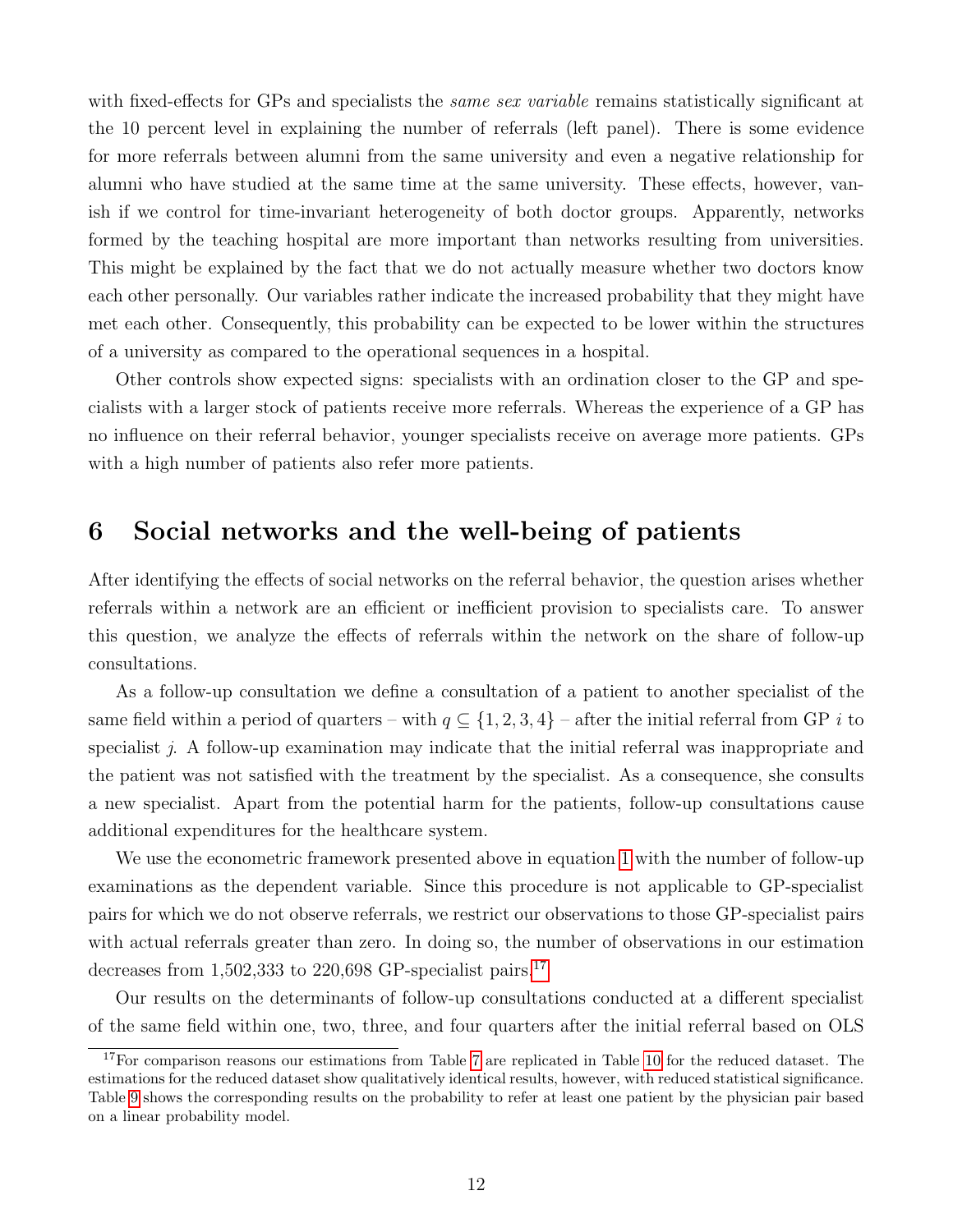estimations are presented in Table [8.](#page-24-0) The left four columns represent the estimations without doctor fixed-effects, the right columns include fixed-effects for GPs and medical specialists. A significant negative sign for our pair variables  $x_{ijt}$  would indicate lower follow-up examinations for referrals within the social network. Apparently patients seem to be more satisfied with the specialist to whom they were referred to, so that the number of follow-up consultations with other specialists decreases. Moreover, lower costs for the healthcare system can be expected in this case.

Controlling for observed and unobserved doctor heterogeneity in the last four columns of Table [8,](#page-24-0) we find very small and statistically insignificant positive coefficients for studying at the same university and belonging to the *identical age group*. All other network coefficients indicate a negative sign. For being a *fellow student*, working at the same *hospital*, and *same sex*, we observe significant coefficients in at least one of four quarters. The coefficients indicate that the effects are of relevant magnitude. As an example, the coefficient of hospital in the fourth quarter of the fixed-effects estimation is -0.18. This reduction in follow-up consultations is driven by the fact that the GP and the specialist have been working in the same hospital. The decrease of 0.18 follow-up consultations represents about 10 percent of all follow-up consultations in this quarter (see the mean of 1.69 in Table [8\)](#page-24-0).

To sum up, we do not find any indication that referrals within social networks cause more follow-up consultations. On the contrary, our data show lower follow-up consultations if the GPs refer patients within their social networks. This phenomenon may be explained by statistical discrimination. As GPs can better judge the abilities and technical possibilities of specialists within the network, they use the group membership of specialists as a selection criterion. In that way GPs acquire information on the skills of specialists which enables the GP to refer patients more appropriately.

### 7 Conclusions

We examine the determinants of GPs' referral behavior with a particular focus on social networks. To test the appropriateness of referrals we analyze whether referrals within networks result in lower or higher follow-up examinations.

(i) Based on Austrian health service utilization data we quantitatively demonstrate the effects of social networks on the referral behavior of GPs. We hypothesize that GPs use their personal networks to acquire information on the abilities of specialists and therefore overcome the information asymmetries concerning specialists' abilities. (ii) We test the appropriateness of referrals by exploiting information on patients' follow-up consultations at a different specialist in the same medical field up to one year after the initial referral. (iii) In contrast to the majority of previous studies, our analysis is based on comprehensive, administrative panel-data that allow controlling for time-invariant heterogeneity of both physician types.

Our results on the determinants of the referral rate are in line with previous studies. We also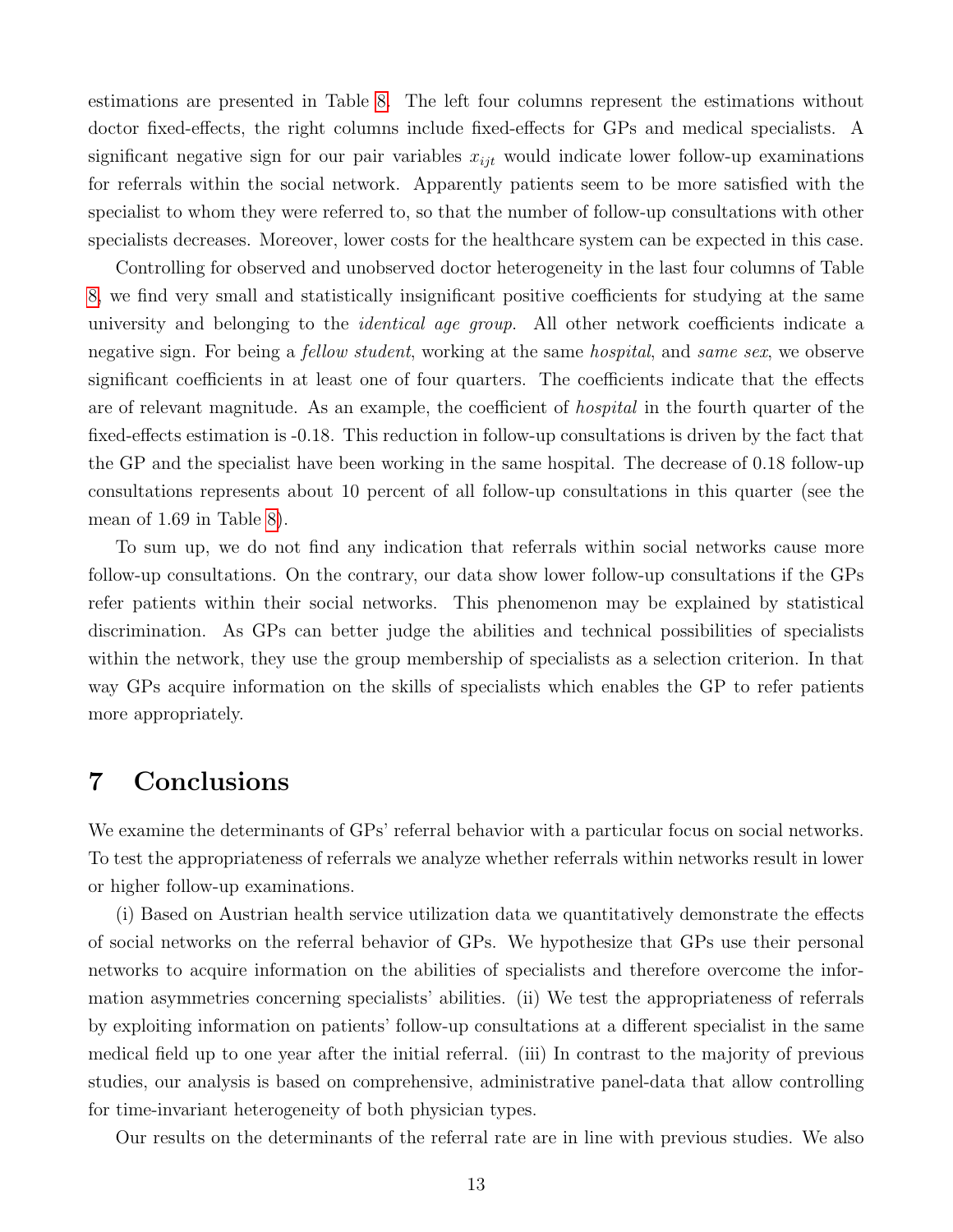find that the referral rate varies starkly across GPs, and about 40 percent of this variation can be explained by our set of independent variables. For the identification of social networks we use multiple pair variables that we expect to capture whether two physicians are acquainted with each other. Doctors may know each other either directly or via third-party connections. Among the social network variables the strongest effects on the referral behavior are found for the dummies whether two physicians have been working in the same hospital, either contemporaneously or in different time periods.

Moreover, sensitivity checks show that the results vary strongly when we control for fixed-effects of GPs and medical specialists. This implies that heterogeneity of physicians has to be taken into account in an analysis of the referral behavior. We conclude that patients are not negatively affected by referrals within the GPs's social networks. do not get stuck in old-boy networks that would affect them negatively. On the contrary, we find some indication that these networks reduce followup consultation and therefore improve the appropriateness of referrals. Moreover, the results on the follow-up consultations show how incomplete information about the abilities of specialists may affect the appropriateness of referrals. Consequently, a decline in the GPs' information asymmetry should improve the appropriateness of referrals and decrease healthcare costs.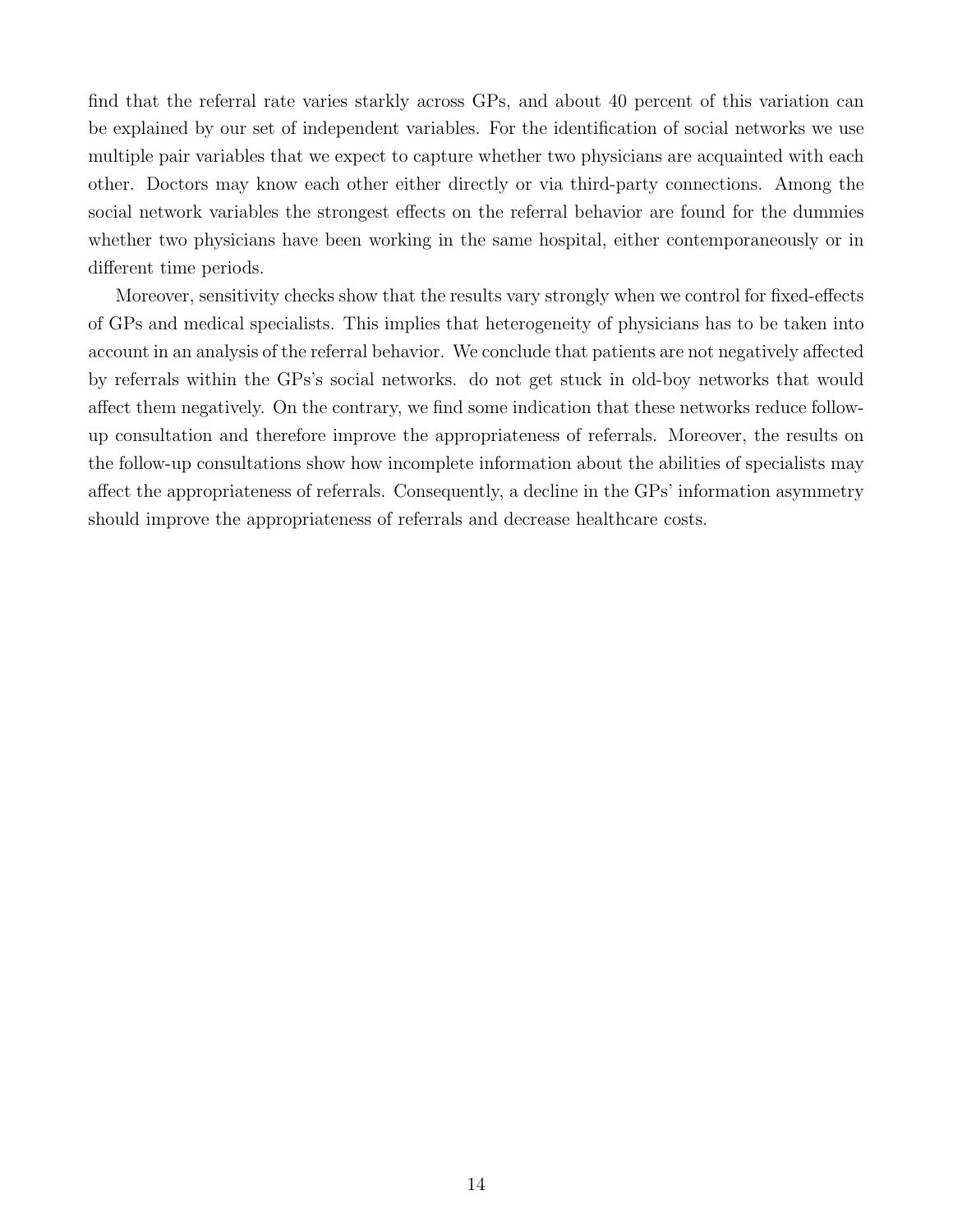### References

- M. Allard, I. Jelovac, and P. Léger. Treatment and referral decisions under different physician payment mechanisms. Journal of Health Economics, 30:880–893, 2011.
- D. Anthony. Changing the nature of physician referral relationships in the us: the impact of managed care. Social Science & Medicine, 56:2033-2044, 2003.
- K. Arrow. The theory of discrimination. In O. Ashenfelter and A. Rees., editors, Discrimination in labor markets. Princeton University Press, Princeton,N.J., 1973.
- N. Blundell, A. Clarke, and M. N. Interpretations of referral appropriateness by senior health managers in five pct areas in england: a qualitative investigation. Quality and Safety in Health Care, 19:182–186, 2010.
- A. Coulter. Managing demand at the interface between primary and secondary care. British Medical Journal, 316:1974–1976, 1998.
- D. Crombie and D. Fleming. General practitioner referrals to hospital: the financial implications of variability. Health Trends, 20:53–56, 1988.
- R. Cummins, B. Jarman, and P. White. Do general practitioners have different referral thresholds? British Medical Journal, 282:1037–1039, 1981.
- R. Dowie. General practitioner and consultants. a study of outpatient referrals. Technical report, King's Fund., 1983.
- S. C. Earwicker and D. K. Whynes. General practitioners' referral thresholds and choices of referral destination: an experimental study. Health Economics, 7:711–722, 1998.
- C. Foot, C. Naylor, and C. Imison. The quality of gp diagnosis and referral. Technical report, King's Fund., 2010.
- P. Gompers, V. Mukharlyamov, and Y. Xuan. The cost of friendship. *NBER Working Paper No.* 18141, 2012.
- D. Grembowski, K. Cook, D. Patrick, and A. E. Roussel. Managed care and physician referral. Medical Care Research and Review, 5591:3–31, 1998.
- J. Hippisley-Cox, C. Hardy, M. Pringle, R. Carlisle, K. Fielding, and C. Chilvers. Effect of deprivation on general practitioner's referral rates. British Medical Journal, 315:884, 1997a.
- J. Hippisley-Cox, C. Hardy, M. Pringle, K. Fielding, R. Carlisle, and C. Chilvers. The effect of deprivation on variations in general practitioners referral rates: a cross sectional study of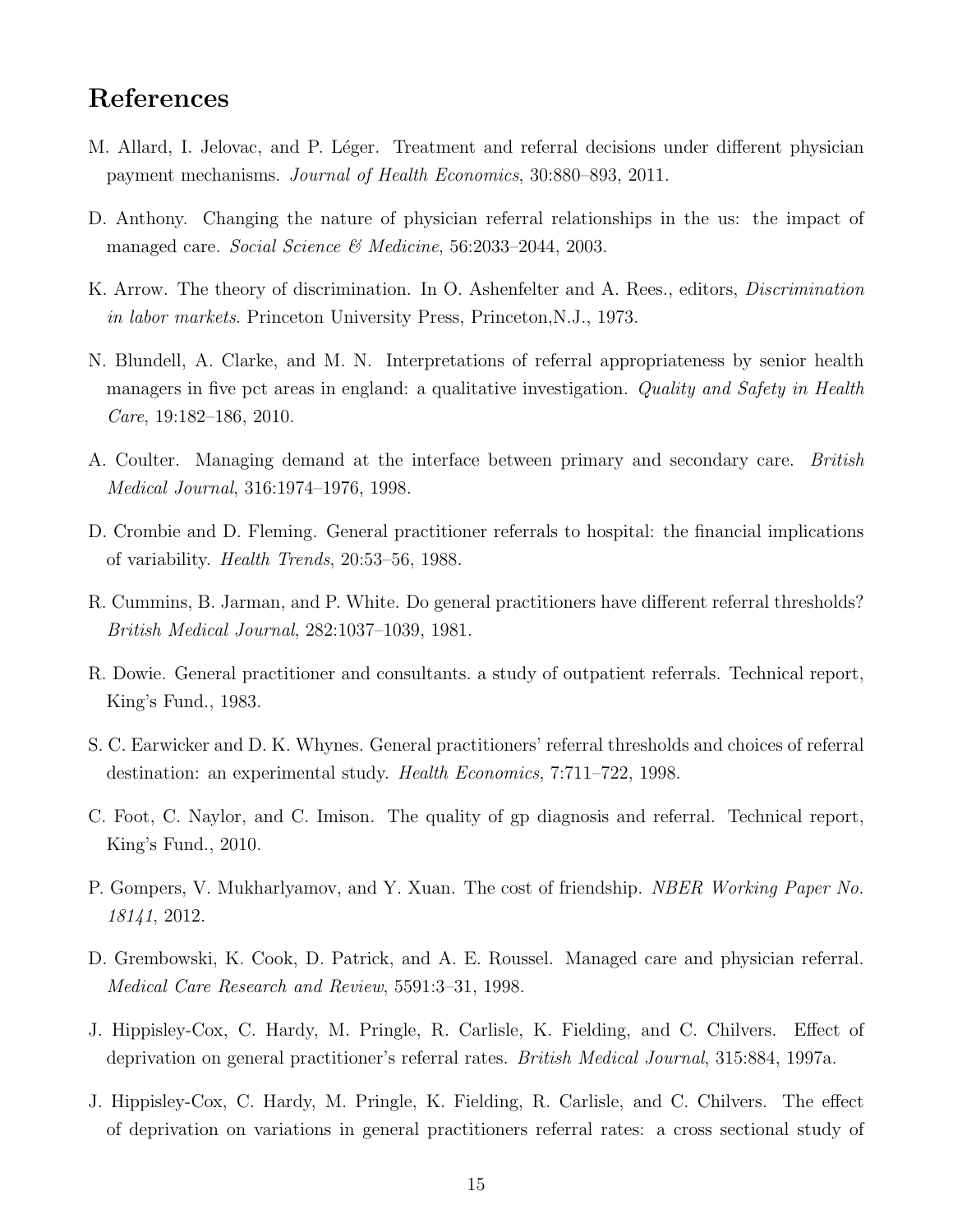computerized data on new medical and surgical outpatient referrals in nottinghamshire. British Medical Journal, 314:1458–1461, 1997b.

- C. Horne. The enforcement of norms: Group cohesion and meta-norms. Social Psychology Quarterly,  $64(3):2553-2566$ ,  $2001$ .
- D. Jones. A survey of hospital outpatient referral rates 1985, wales. *British Medical Journal*, 295: 734–736, 1987.
- R. L. Ludke. An examination of the factors that influence patient referral decisions. *Medical Care*, 20(8):782–796, 1982.
- R. Madeley, J. Evans, and B. Muir. The use of routine referral data in the development of clinical audit and management in north lincolnshire. Journal of Public Health Medicine, 12:22–27, 1990.
- C. Manski. Economic analysis of social interactions. Journal of Economic Perspectives, 14:115–136, 2000.
- B. Marinoso and I. Jelovac. Gp's payment contracts and their referral practice. *Journal of Health* Economics, 22:617–635, 2003.
- A. Noone, M. Goldacre, A. Coulter, and V. Seagroatt. Do referral rates vary widely between practices and does supply of services affect demand? a study in milton keynes and the oxford region. The Journal of the Royal College of General Practitioners, 39:404–407, 1989.
- C. O'Donnell. Variation in gp referral rates: what can we learn from the literature? Family Practice, 17(6):462–471, 2000.
- E. Phelps. The statistical theory of racism and sexism. American Economic Review, 62:659–661, 1972.
- A. Rashid and C. Jagger. Comparing trainer and trainee referral rates: implications for education and allocation of resources. The British Journal of General Practice, 40:53–55, 1990.
- M. Roland and R. Morris. Are referrals by general practitioners influenced by the availability of consultants? British Medical Journal, 297:599–600, 1988.
- S. Salam-Schaatz, G. Moore, M. Rucker, and S. Pearson. The case for case-mix adjustment in practice profiling: When good apples look bad. The Journal of the American Medical Association, 272:871–875, 1994.
- C. Salisbury. How do people choose their doctor? British Medical Journal, 299:608–610, 1989.
- W. Schaffer and F. Holloman. Consultation and referral between physicians in new medical practice environments. Annals of Internal Medicine, 103:600–605, 1985.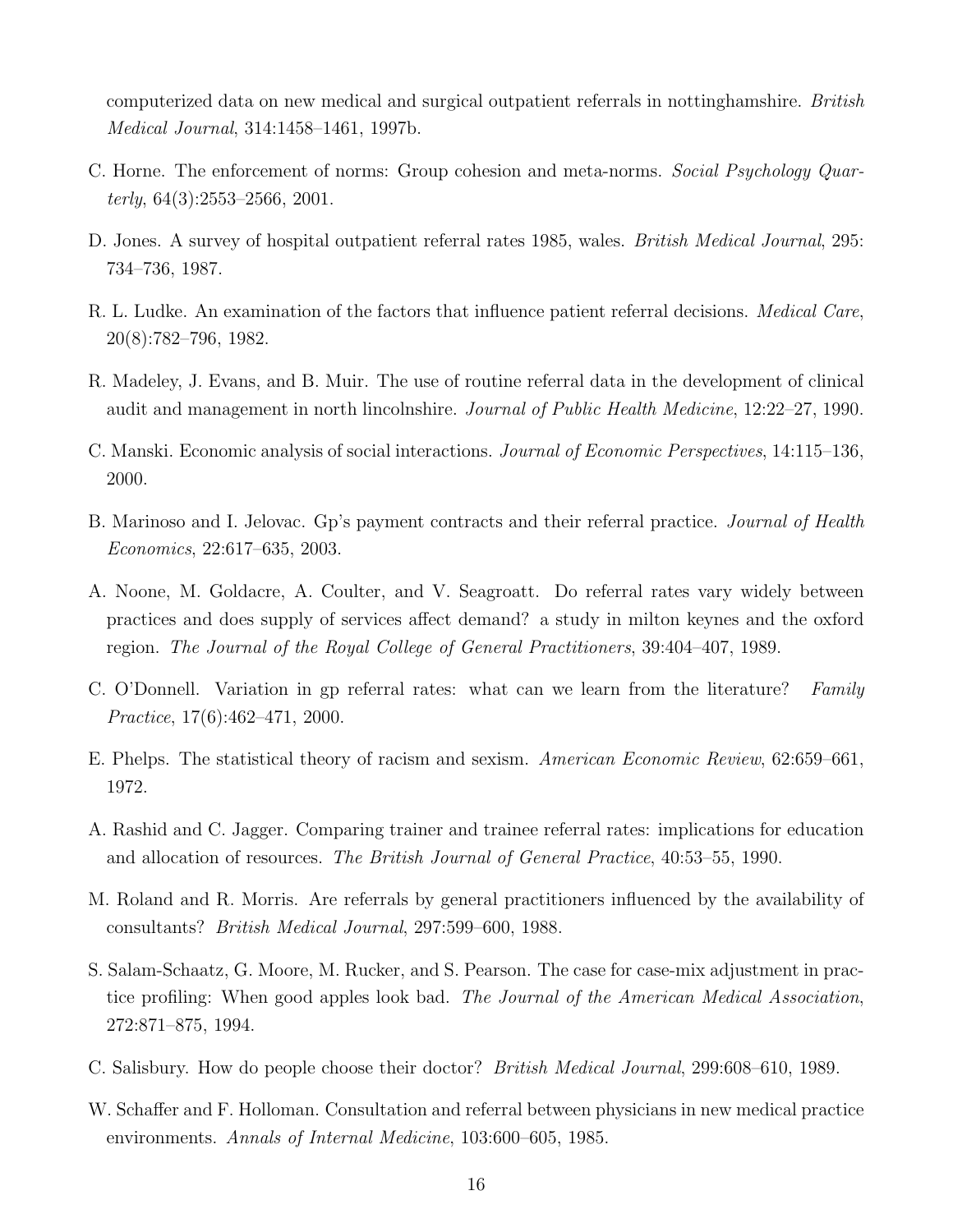- S. Shortell. Patterns of referral among internists in private practice: A social exchange model. Journal of Health and Social Behavior, 14:335–348, 1973.
- A. Soetevent. Empirics of the identification of social interactions. an evaluation of the approaches and their results. Journal of Economic Surveys, 20:193–228, 2006.
- T. Sorensen, K. Olsen, and P. Vedsted. Association between general practice referral rates and patients' socioeconomic status and access to specialised health care: a population-based nationwide study. Health Policy, 92:180–186, 2009.
- A. Vehvilainen, E. Kumpusalo, S. Voutilainen, and J. Takala. Does the doctors' professional experience reduce referral rates? evidence from the finnish referral study. Scandinavian Journal of Primary Health Care, 14:13–20, 1996.
- P. Verhaak. Analysis of referrals of mental health problems by general practitioners. The British Journal of General Practice, 43:203–208, 1993.
- D. Whynes, G. Reed, and P. Newbold. General practitioners' choice of referral destination: a probit analysis. Managerial and Decision Economics, 17:587–594, 1998.
- D. Wilkin and A. Smith. Explaining variation in general practitioner referrals to hospital. Family Practice, 4:160–169, 1987.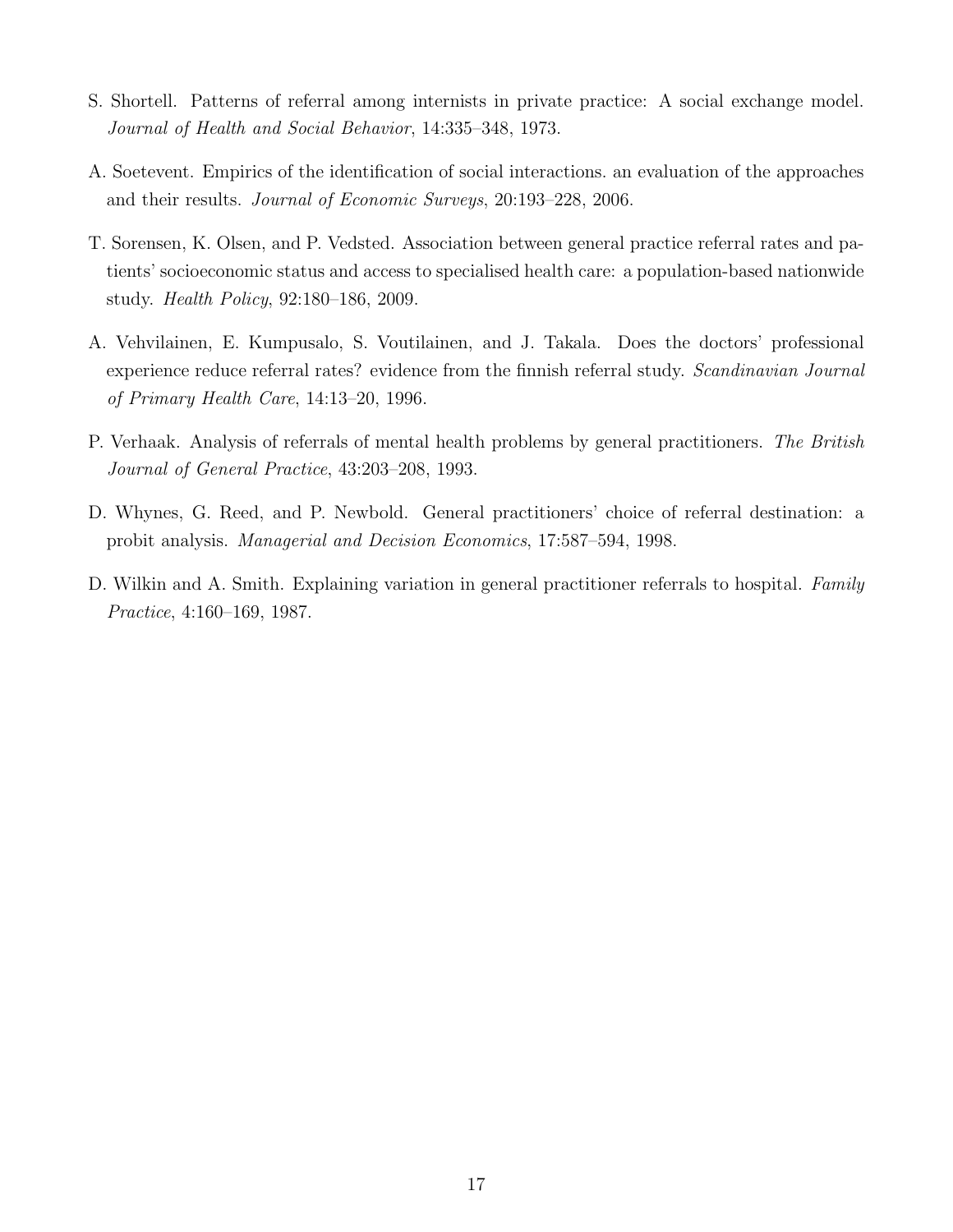# Tables

|      |          |           | Table 1: Average referral rate, 1998-2007 |
|------|----------|-----------|-------------------------------------------|
| Year | Patients | Referrals | Referral rate                             |
|      |          |           |                                           |
| 1998 | 3,145    | 483       | 15.1                                      |
| 1999 | 3,482    | 545       | 15.29                                     |
| 2000 | 3,564    | 549       | 15.1                                      |
| 2001 | 3,660    | 587       | 15.91                                     |
| 2002 | 3,801    | 639       | 16.46                                     |
| 2003 | 3,907    | 644       | 16.11                                     |
| 2004 | 3,997    | 682       | 16.6                                      |
| 2005 | 4,195    | 597       | 14.01                                     |
| 2006 | 4,292    | 379       | 8.69                                      |
| 2007 | 4,345    | 396       | 9.01                                      |
|      |          |           |                                           |

| Table 1: Average referral rate, 1998-2007 |  |  |  |  |  |
|-------------------------------------------|--|--|--|--|--|
|-------------------------------------------|--|--|--|--|--|

<span id="page-17-0"></span>Note: This table provides the number of patients,referrals and the resulting referral rate in percentage for the average GPper year.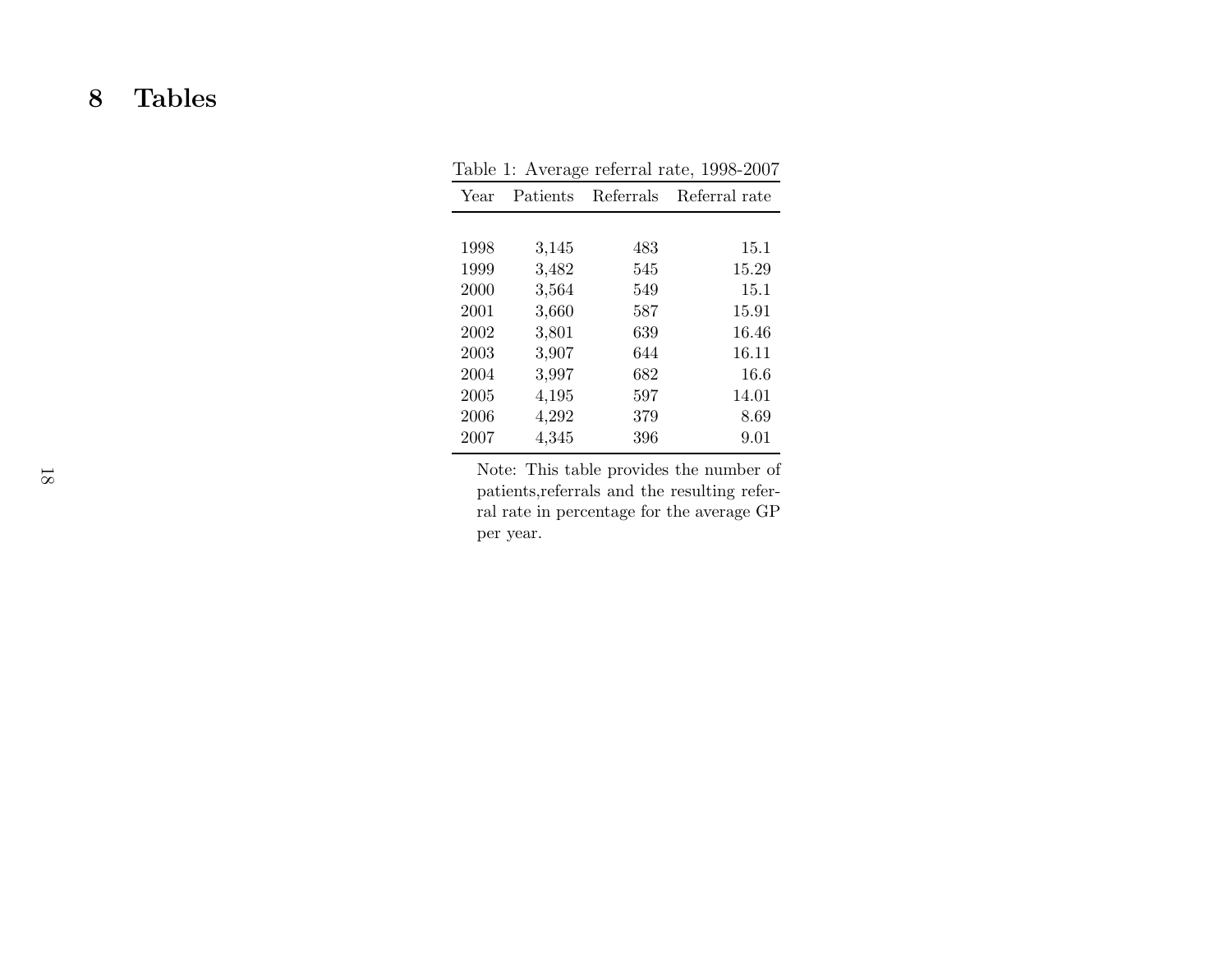| $10010$ $\mu$ . Sumple composition |              |          |           |                   |          |                        |                                   |                     |                      |                  |                                          |
|------------------------------------|--------------|----------|-----------|-------------------|----------|------------------------|-----------------------------------|---------------------|----------------------|------------------|------------------------------------------|
|                                    | of docs<br># | Patients | Referrals | rate<br>Referrals | Revenues | abs.<br>(ref.)<br>Rev. | $\beta_{\rm C}$<br>(ref.)<br>Rev. | pat.<br>Ë,<br>Rev./ | pat.<br>nr.<br>Rev./ | share<br>Female  | $\mathbf{a}\mathbf{g}\mathbf{e}$<br>Mean |
|                                    |              |          |           |                   |          |                        |                                   |                     |                      |                  |                                          |
| GP                                 | 575          | 3,249    | 477       | 14.68             | 120,644  |                        |                                   |                     | 36.9                 | 11               | 53.94                                    |
| Eye specialist                     | $45\,$       | 4,156    | 682       | 16.41             | 176,227  | 27,612                 | 15.67                             | 35.24               | 35.97                | 33               | 53.93                                    |
| Surgery                            | 16           | 1,110    | 476       | 42.88             | 134,768  | 56,523                 | 41.94                             | 58.78               | 66.97                | 1                | 56.24                                    |
| Dermatologist                      | $32\,$       | 4,855    | 959       | 19.75             | 185,874  | 38,187                 | 20.54                             | 34.72               | 32.17                | 33               | 53.62                                    |
| Gynecologist                       | 69           | 3,218    | 474       | 14.73             | 164,329  | 23,840                 | 14.51                             | 42.4                | 41.67                | $\boldsymbol{9}$ | 56.1                                     |
| Internists                         | 44           | 1,426    | 422       | 29.59             | 168,012  | 55,129                 | 32.81                             | 99.55               | 84.93                | 3                | 55.77                                    |
| Pediatricians                      | 36           | 2,253    | 70        | 3.11              | 175,535  | 5,480                  | 3.12                              | 55.02               | 52.78                | 43               | 54.71                                    |
| ENT specialist                     | $29\,$       | 2,852    | 742       | 26.02             | 177,484  | 47,593                 | 26.82                             | 49.52               | 46.22                | 13               | 52.34                                    |
| Pulmonary specialist               | 22           | 2,530    | 931       | 36.8              | 185,727  | 68,156                 | 36.7                              | 64.93               | 64.17                | 10               | 55.75                                    |
| Neurology & Psychiatry             | 29           | 1,015    | 661       | 65.12             | 134,363  | 84,948                 | 63.22                             | 54.81               | 61.79                | 32               | 55.79                                    |
| Orthopedics                        | 27           | 3,050    | 869       | 28.49             | 207,553  | 55,026                 | 26.51                             | 59.01               | 63.91                | 4                | 54.09                                    |
| Radiology                          | 18           | 6,795    | 2,979     | 43.84             | 493,937  | 207,495                | 42.01                             | 50.48               | 55.31                | 14               | 56.5                                     |
| Urology                            | 15           | 2,658    | 867       | 32.62             | 159,103  | 41,869                 | 26.32                             | 39.93               | 53.15                | $\mathbf{1}$     | 57.31                                    |

<span id="page-18-0"></span>Note: This table provides summary statistics on the physicians included in the estimation sample covering the period from 1998 through 2007. The first column shows the number of <sup>p</sup>hysicians per medical field. In total we observe 382 medical specialists. The annual, average number of patients and referrals are shown in column two and three, respectively. Thereafter follows the referral rate in percentage. The first entry represents referrals conducted by the GP, whereas for the specialists these numbers denotes the referrals received. The annual average revenues from medical attendance are shown in column five. Column six shows the revenues of specialists that are due to referred patients and the corresponding percentage value is illustrated in column seven. The revenues per referred and non-referred patient are shown in column eight and nine, respectively. Finally, column ten and eleven depict the percentage of females and the average ageper medical field. All monetary values are expressed in 2007 Euros.

Table 2: Sample composition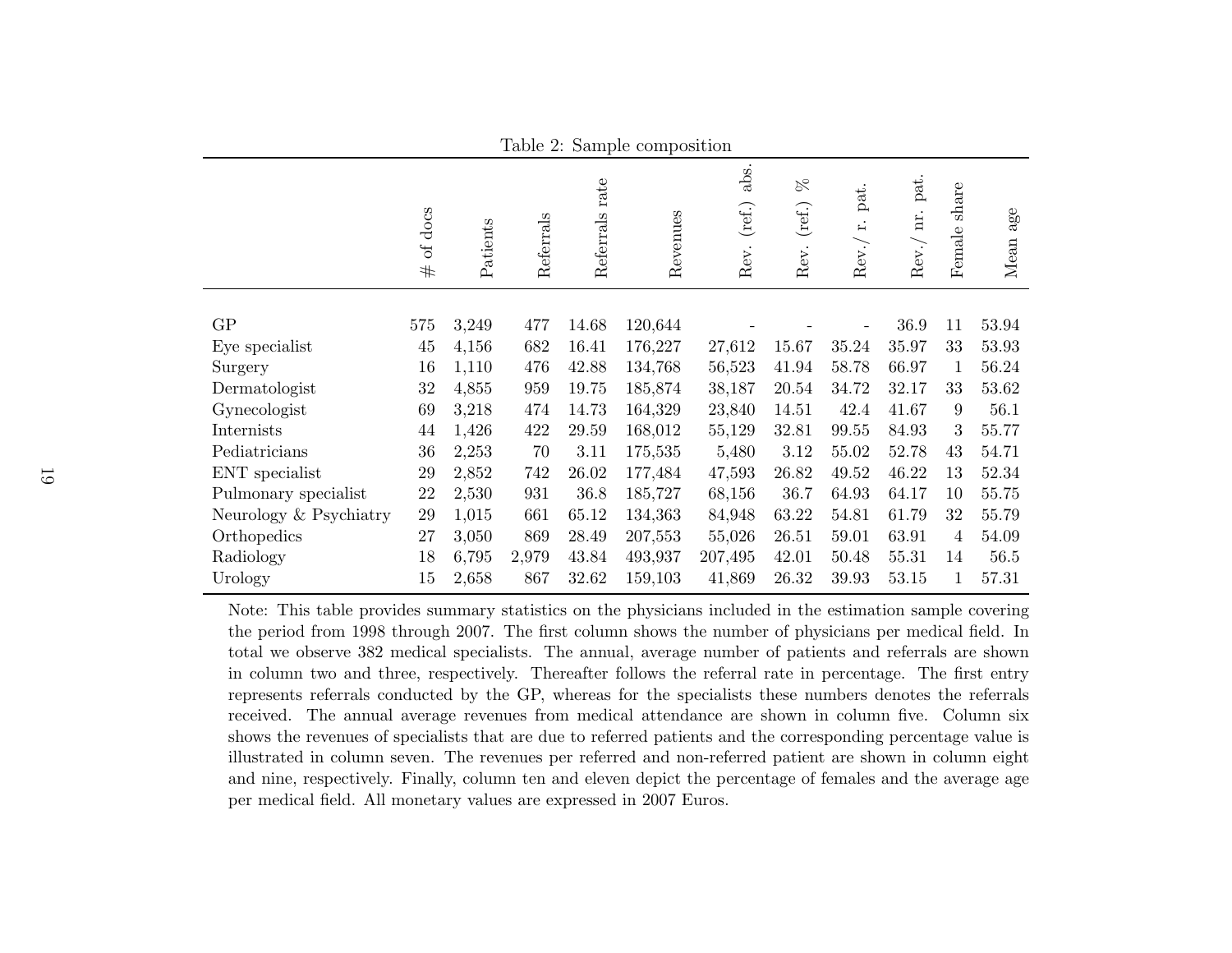<span id="page-19-0"></span>

|                                                 |     | (Panel a) |          |                  |           |            |
|-------------------------------------------------|-----|-----------|----------|------------------|-----------|------------|
| Ranking of specialist <sup><math>a</math></sup> | Obs | Mean      | SD       | Min              | Max       | Cumulative |
|                                                 |     |           |          |                  |           |            |
| $\mathbf{1}$                                    | 606 | 21.14     | 11.35    | 5.36             | 96.43     | 21.14      |
| $\overline{2}$                                  | 606 | 11.12     | 5.44     | 2.04             | $50.00\,$ | 32.26      |
| 3                                               | 604 | 8.27      | 2.89     | 1.02             | 20.05     | 40.53      |
| $\overline{4}$                                  | 603 | 6.80      | 2.21     | 0.51             | 15.79     | 47.33      |
| .                                               |     |           |          |                  |           |            |
| 11                                              | 593 | 2.49      | $0.81\,$ | 0.24             | 4.79      | 74.80      |
|                                                 |     |           |          |                  |           |            |
| 24                                              | 558 | 0.64      | 0.39     | $0.02\,$         | 1.76      | 90.37      |
| .                                               |     |           |          |                  |           |            |
| 35                                              | 513 | $0.34\,$  | $0.23\,$ | $0.01\,$         | 0.97      | 95.33      |
|                                                 |     |           |          |                  |           |            |
|                                                 |     | (Panel b) |          |                  |           |            |
|                                                 |     |           |          |                  |           |            |
| Ranking of $\mathbf{G}P^b$                      | Obs | Mean      | SD       | Min              | Max       | Cumulative |
| $\mathbf{1}$                                    | 387 | 10.05     | 7.61     | 2.47             | 100       | 10.05      |
| $\overline{2}$                                  | 386 | 7.24      | 3.29     | 1.98             | 20.54     | 17.29      |
| 3                                               | 386 | 6.03      | 2.55     | 1.83             | 17.86     | 23.32      |
| .                                               |     |           |          |                  |           |            |
| 10                                              | 382 | 2.95      | 0.86     | 1.13             | 5.35      | 51         |
| .                                               |     |           |          |                  |           |            |
| 23                                              | 375 | 1.24      | 0.43     | 0.07             | 2.33      | 75.59      |
| .                                               |     |           |          |                  |           |            |
| 44                                              | 346 | 0.39      | 0.24     | 0.01             | 0.96      | 90.13      |
| .                                               |     |           |          |                  |           |            |
| 61                                              | 307 | 0.23      | 0.18     | $\boldsymbol{0}$ | 0.63      | 95.08      |

Table 3: Referral relationships between GPs and specialists

Note: Panel a shows to how many different specialists a GP refers her patients. Panel b shows from how many different GPs a specialist receives his patients.

<sup>a</sup> The number of specialists to whom a GP refers her patients in descending order of her respective referral share.

 $\bar{b}$  The number of GPs from whom a specialist refers her patients in descending order of her respective referral share.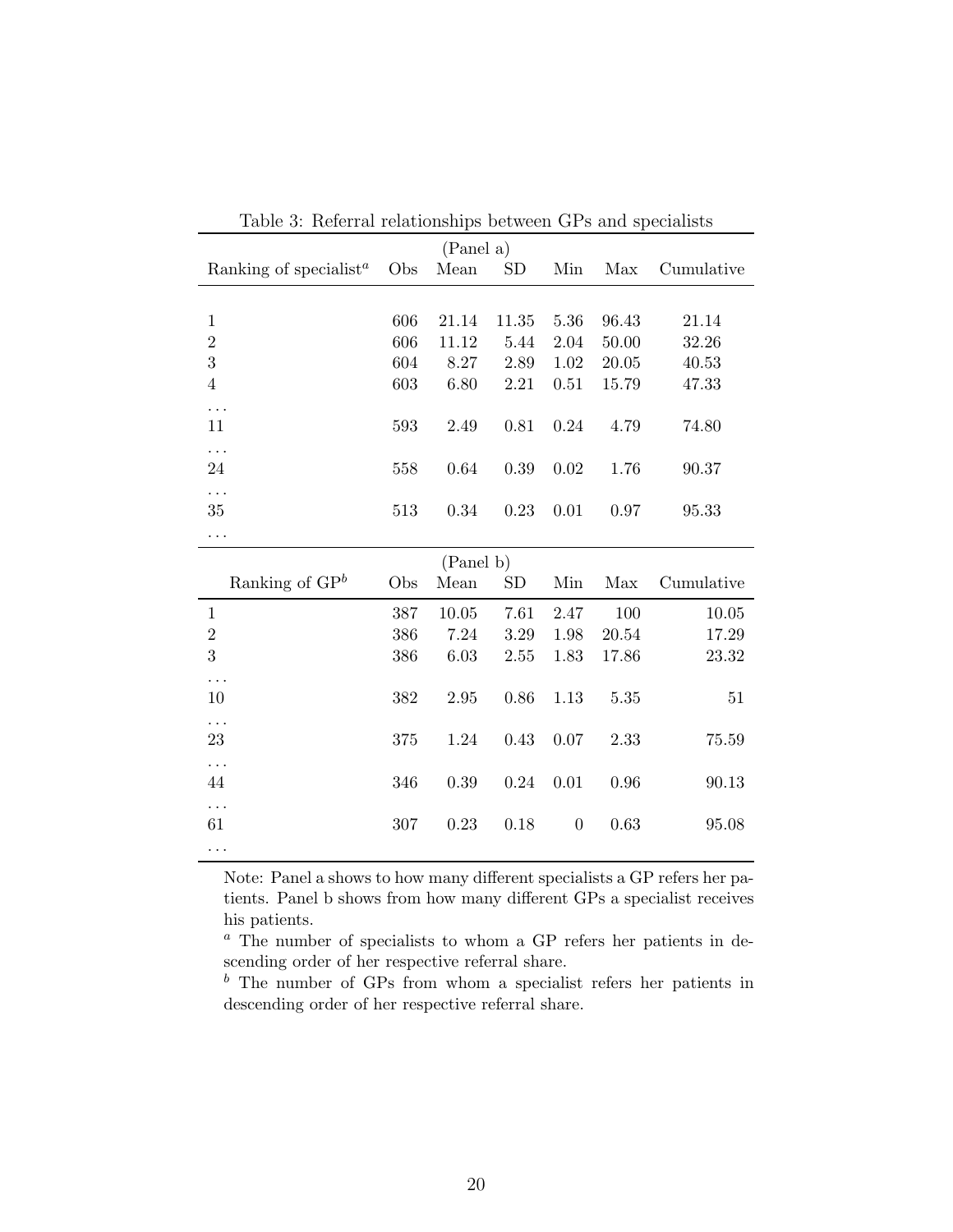<span id="page-20-0"></span>

| ranie<br>4.                             | beterminants or the referrar rate |            |             |
|-----------------------------------------|-----------------------------------|------------|-------------|
|                                         | (1)                               | (2)        | (3)         |
|                                         |                                   |            |             |
| <b>GP</b> characteristics               |                                   |            |             |
| Experience                              | $0.718***$                        | $0.488***$ | $0.423***$  |
|                                         | (0.165)                           | (0.157)    | (0.153)     |
| Experience squared                      | $-0.012***$                       | $-0.008**$ | $-0.007*$   |
|                                         | (0.004)                           | (0.004)    | (0.004)     |
| Female                                  | $2.154**$                         | 1.235      | 0.966       |
|                                         | (0.994)                           | (0.895)    | (0.931)     |
| Single                                  | 1.006                             | 2.008      | 2.200       |
|                                         | (1.748)                           | (1.713)    | (1.669)     |
| Divorced                                | 0.565                             | $-0.406$   | $-0.471$    |
|                                         | (0.881)                           | (0.854)    | (0.823)     |
| $\mathrm{Graz}^b$                       | 0.278                             | 1.104      | 1.379       |
|                                         | (2.126)                           | (1.781)    | (1.701)     |
| $Vienna^b$                              | 0.441                             | 0.415      | 0.494       |
|                                         | (0.801)                           | (0.710)    | (0.673)     |
|                                         |                                   |            |             |
| <b>Practice characteristics</b>         |                                   |            |             |
| City                                    |                                   | $3.711***$ | $3.814***$  |
|                                         |                                   | (0.775)    | (0.800)     |
| Practice size <sup><math>c</math></sup> |                                   | $0.558***$ | $0.530***$  |
|                                         |                                   | (0.168)    | (0.171)     |
| Number of GPs                           |                                   | $-0.144*$  | $-0.186**$  |
|                                         |                                   | (0.080)    | (0.078)     |
| Number of specialists                   |                                   | $0.131***$ | $0.166***$  |
|                                         |                                   | (0.059)    | (0.058)     |
|                                         |                                   |            |             |
| <b>Patient characteristics</b>          |                                   |            |             |
| Share of females                        |                                   |            | 0.013       |
|                                         |                                   |            | (0.065)     |
| Mean age                                |                                   |            | $0.236***$  |
|                                         |                                   |            | (0.074)     |
| Share of unemployed patients            |                                   |            | $-0.524***$ |
|                                         |                                   |            | (0.166)     |
| Share of retired patients               |                                   |            | $-0.353***$ |
|                                         |                                   |            | (0.064)     |
| Share of other patients <sup>d</sup>    |                                   |            | $-0.116**$  |
|                                         |                                   |            | (0.049)     |
|                                         |                                   |            |             |
| Observations                            | 4,823                             | 4,823      | 4,823       |
| $\mathrm{R}^2$                          | 0.27                              | 0.37       | 0.39        |
| Mean                                    | 14.12                             | 14.12      | 14.12       |

Table 4: Determinants of the referral rate

Note: This table summarizes estimation results on the effects of GP, practice, and patient characteristics on the referral rate (annual number of referrals divided by annual patients in percentage). The results are based sands of patients.  $d$  Comprising mothers on maternity leave, conscripts, persons on rehabilitation<br>and co-insured children.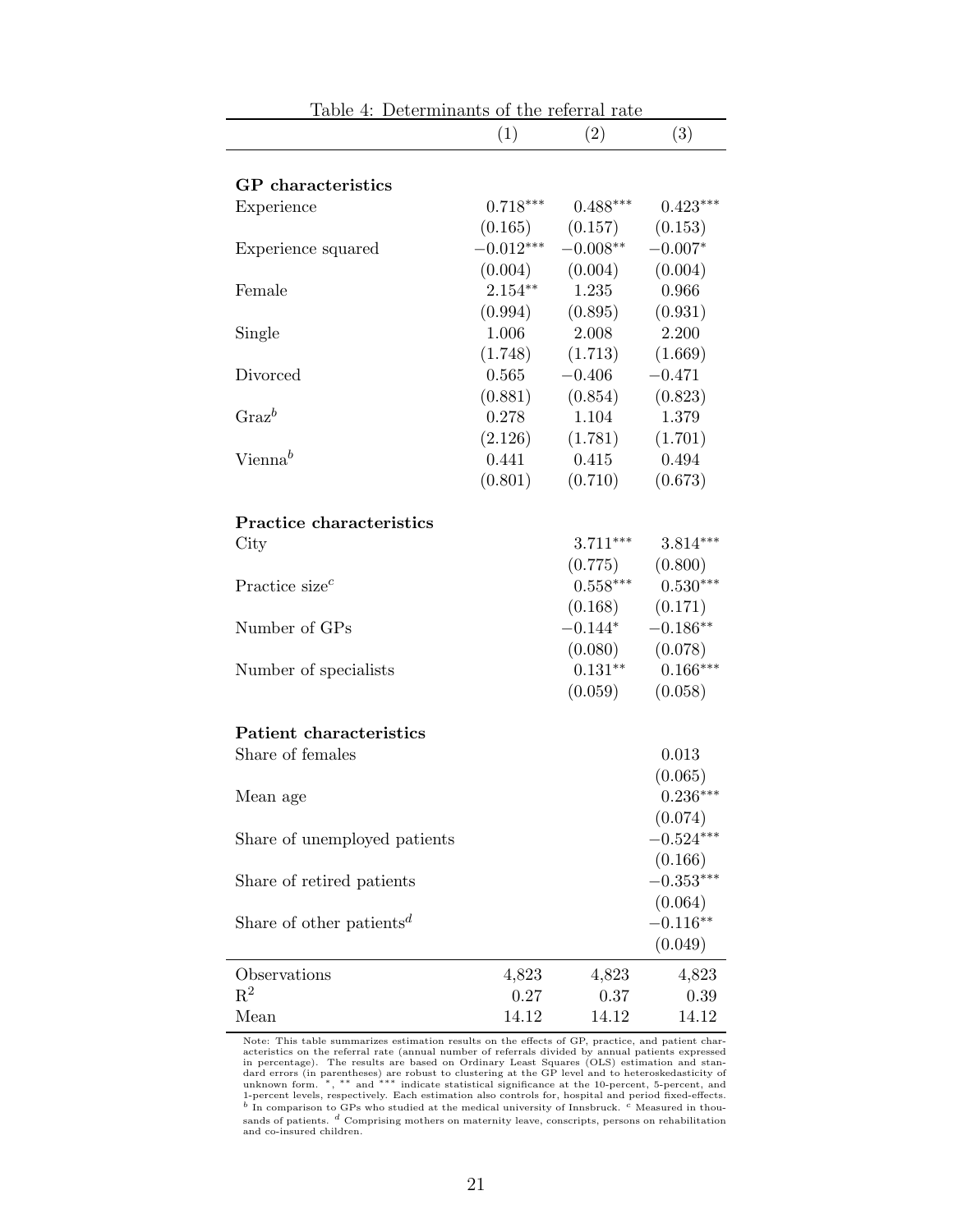| Variable                | Mean  | $_{\rm SD}$ | Min            | Max          |
|-------------------------|-------|-------------|----------------|--------------|
|                         |       |             |                |              |
| Referrals               | 1.82  | 11.66       | $\theta$       | 1086         |
| Revenues                | 93.64 | 623.85      | $\theta$       | 90496.43     |
| University              | 0.39  |             | 0              | 1            |
| Fellow students         | 0.11  |             | $\theta$       | 1            |
| Hospital                | 0.08  |             | $\overline{0}$ | 1            |
| Co-worker               | 0.02  |             | 0              | $\mathbf{1}$ |
| Identical age group     | 0.51  |             | 0              | 1            |
| Same sex                | 0.76  |             | 0              | 1            |
| Distance                | 65.08 | 30.30       | 0              | 205.75       |
| GPs' experience         | 22.17 | 5.62        | 5              | 43           |
| Specialists' experience | 23.41 | 5.82        | 10             | 48           |
| GPs' patients           | 3.907 | 1.409       | 0.276          | 10.7         |
| Specialists' patients   | 3.826 | 2.413       | 0.001          | 25.001       |
| Number of GPs           |       |             | 575            |              |
| Number of specialists   |       |             | 382            |              |
| Observations            |       |             | 1,502,333      |              |
| Non-zero observations   |       |             | 220,698        |              |

<span id="page-21-0"></span>Table 5: Summary statistics of variables used in pairwise regressions

Note: This table provides annual summary statistics for the variables used in the subsequent regressions. The number of GPs and specialists represents all <sup>p</sup>hysicians included in the estimation sample. The sample comprises 1,502,333 observations; however, only in 220,698 observations we observe at least one referral between <sup>a</sup> <sup>p</sup>hysician pair. The figures of the summary statistics are based onall observations.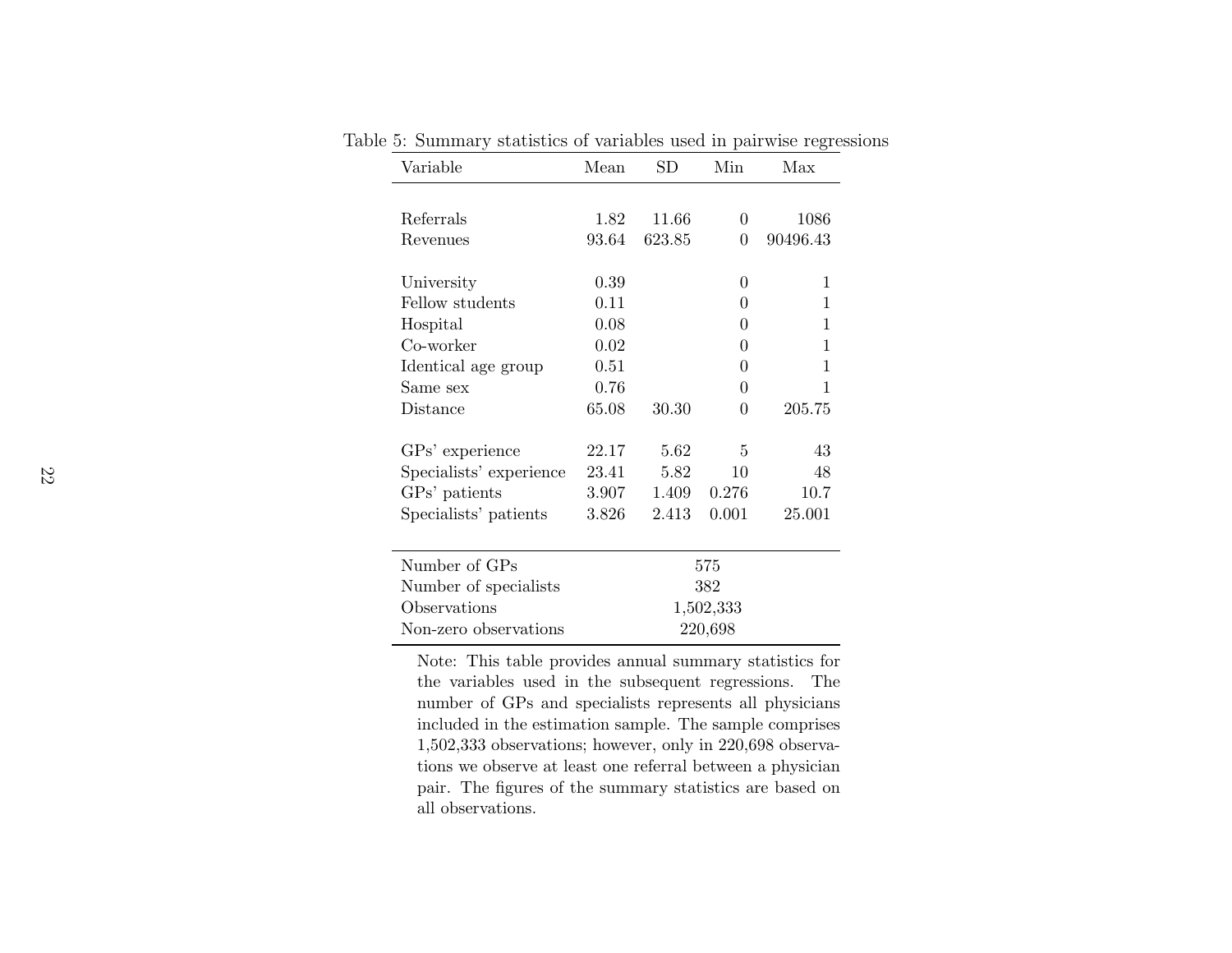|                     | Referrals                        |           |           | Revenues |           |       |  |
|---------------------|----------------------------------|-----------|-----------|----------|-----------|-------|--|
|                     | N <sub>0</sub><br>Yes<br>p-value |           | No<br>Yes |          | p-value   |       |  |
|                     |                                  |           |           |          |           |       |  |
| University          | 1.536                            | 1.916     | 0.000     | 73.38    | 100.121   | 0.000 |  |
| Fellow students     | 1.761                            | 1.923     | 0.000     | 89.146   | 100.711   | 0.000 |  |
| Hospital            | 1.802                            | 1.994     | 0.000     | 92.409   | 103.265   | 0.000 |  |
| Co-worker           | 1.577                            | 4.518     | 0.000     | 80.715   | 234.599   | 0.000 |  |
| Identical age group | 1.735                            | 6.269     | 0.000     | 88.749   | 338.471   | 0.000 |  |
| Same sex            | 1.782                            | 1.865     | 0.000     | 91.321   | 95.907    | 0.000 |  |
| Mean <sup>a</sup>   |                                  | 1.820     |           |          | 93.64     |       |  |
| Observations        |                                  | 1,502,333 |           |          | 1,502,333 |       |  |

<span id="page-22-0"></span>Table 6: Mean comparison tests for referrals and referred revenues

Note: This table shows mean comparison tests of referrals and revenues for each binary pair-variable. Columns 2 and 5 show the means if the binary variable equals zero and columns 3 and 6 show the means otherwise.The p-values indicate whether the differences in means are statisticallysignificant.

<sup>a</sup> Refers to the unconditional sample mean.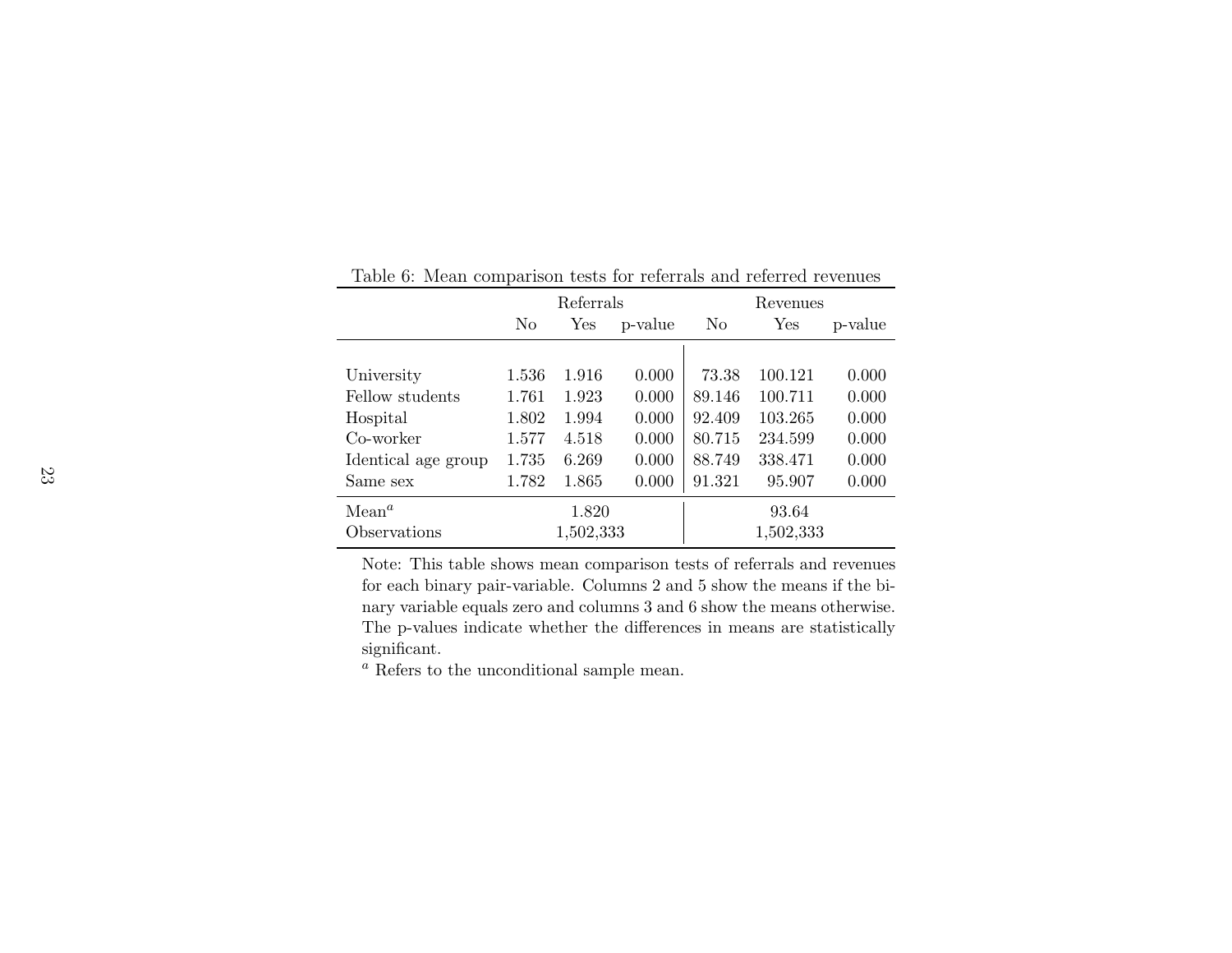| Table 7: Determinants of the referral behavior |                  |               |                         |                        |             |                         |                         |                         |  |
|------------------------------------------------|------------------|---------------|-------------------------|------------------------|-------------|-------------------------|-------------------------|-------------------------|--|
|                                                |                  |               | Referrals               |                        |             |                         |                         |                         |  |
|                                                | $\rm No\ FE$     | ${\rm GP}$ FE | Specialist FE           | Both FE                | No FE       | ${\rm GP}$ FE           | Specialist FE           | Both FE                 |  |
|                                                |                  |               |                         |                        |             |                         |                         |                         |  |
| University                                     | $0.120**$        | 0.056         | $0.127**$               | 0.021                  | 9.876***    | $6.559**$               | $9.161***$              | 3.737                   |  |
|                                                | (0.056)          | (0.051)       | (0.062)                 | (0.054)                | (3.130)     | (2.905)                 | (3.459)                 | (3.028)                 |  |
| Fellow students                                | $-0.168$         | $-0.189*$     | $-0.052$                | $-0.029$               | $-8.949$    | $-10.264*$              | $-2.495$                | $-1.489$                |  |
|                                                | (0.103)          | (0.096)       | (0.106)                 | (0.092)                | (5.648)     | (5.374)                 | (5.749)                 | (5.103)                 |  |
| Hospital                                       | $1.615***$       | $1.498***$    | $1.572***$              | $1.207***$             | $80.121***$ | $75.445***$             | 77.826***               | $60.599***$             |  |
|                                                | (0.209)          | (0.202)       | (0.224)                 | (0.201)                | (10.692)    | (10.370)                | (11.446)                | (10.353)                |  |
| Co-worker                                      | $1.533***$       | $1.455***$    | $1.341***$              | $1.081^{\ast\ast\ast}$ | 99.202***   | $94.475^{\ast\ast\ast}$ | 86.928***               | $72.820***$             |  |
|                                                | (0.353)          | (0.346)       | (0.350)                 | (0.334)                | (19.548)    | (19.232)                | (19.253)                | (18.587)                |  |
| Identical age group                            | 0.044            | 0.052         | 0.029                   | 0.036                  | 2.453       | 2.714                   | 1.702                   | 1.914                   |  |
|                                                | (0.044)          | (0.045)       | (0.043)                 | (0.043)                | (2.466)     | (2.492)                 | (2.406)                 | (2.380)                 |  |
| Same sex                                       | $0.458***$       | $0.541***$    | 0.259                   | $0.104*$               | 30.327***   | 36.739***               | 11.680                  | 3.767                   |  |
|                                                | (0.077)          | (0.052)       | (0.168)                 | (0.062)                | (4.043)     | (2.700)                 | (8.538)                 | (3.071)                 |  |
| GPs' experience                                | $0.046^{***}\,$  | 0.132         | $0.050***$              | 0.209                  | $2.435***$  | 6.079                   | $2.666***$              | 9.884                   |  |
|                                                | (0.012)          | (0.160)       | (0.015)                 | (0.189)                | (0.602)     | (5.770)                 | (0.765)                 | (17.577)                |  |
| Specialists' experience                        | 0.001            | $-0.009$      | $-0.074**$              | $-0.153\sp{***}$       | $-0.094$    | $-0.619**$              | $-5.980^{\ast\ast\ast}$ | $-10.037***$            |  |
|                                                | (0.005)          | (0.006)       | (0.035)                 | (0.030)                | (0.281)     | (0.288)                 | (1.799)                 | (1.609)                 |  |
| Distance                                       | $-0.074^{***}\,$ | $-0.116***$   | $-0.098^{\ast\ast\ast}$ | $-0.191***$            | $-3.846***$ | $-6.067***$             | $-5.038***$             | $-9.895^{\ast\ast\ast}$ |  |
|                                                | (0.003)          | (0.003)       | (0.005)                 | (0.007)                | (0.148)     | (0.185)                 | (0.240)                 | (0.363)                 |  |
| GPs' patients                                  | $0.245***$       | $0.236***$    | $0.162***$              | $0.227***$             | 11.744***   | $10.861***$             | $7.858***$              | $10.382***$             |  |
|                                                | (0.045)          | (0.036)       | (0.054)                 | (0.035)                | (2.375)     | (2.246)                 | (1.489)                 | (1.492)                 |  |
| Specialists' patients                          | $0.611***$       | $0.574***$    | $0.426***$              | $0.427***$             | 24.791***   | 22.857***               | 17.676***               | 17.704***               |  |
|                                                | (0.043)          | (0.043)       | (0.028)                 | (0.029)                | (2.261)     | (2.246)                 | (1.489)                 | (1.492)                 |  |
| Mean                                           | 1.82             | 1.82          | 1.82                    | 1.82                   | 93.64       | 93.64                   | 93.64                   | 93.64                   |  |
| Observations                                   | 1,502,333        | 1,502,333     | 1,502,333               | 1,502,333              | 1,502,333   | 1,502,333               | 1,502,333               | 1,502,333               |  |

<span id="page-23-0"></span>Note: This table summarizes the results on the determinants of the referral behavior based on Ordinary Least Squares (OLS). The referral behavior is either measured as the annual number of referrals for each <sup>p</sup>hysician pair (left panel) or the annual specialists' referred revenues (measured in <sup>2007</sup> Euro ) for each <sup>p</sup>hysician pair (right panel). Standard errors are robust to clustering at the GP level and to heteroskedasticity of unknown form. <sup>∗</sup>, ∗∗ and ∗∗∗ indicate statistical significance at the 10-percent, 5-percent, and 1-percent levels, respectively. The estimations also control for period fixed-effects. In the specification  $Base$  neither GP, nor specialist fixed-effects are included. In the specification  $GP$  FE fixed-effects for the GPs only are included, and in the specification Specialist FE we only control for fixed-effects of medical specialists. In Both FE we include GP and specialists fixed-effects simultaneously.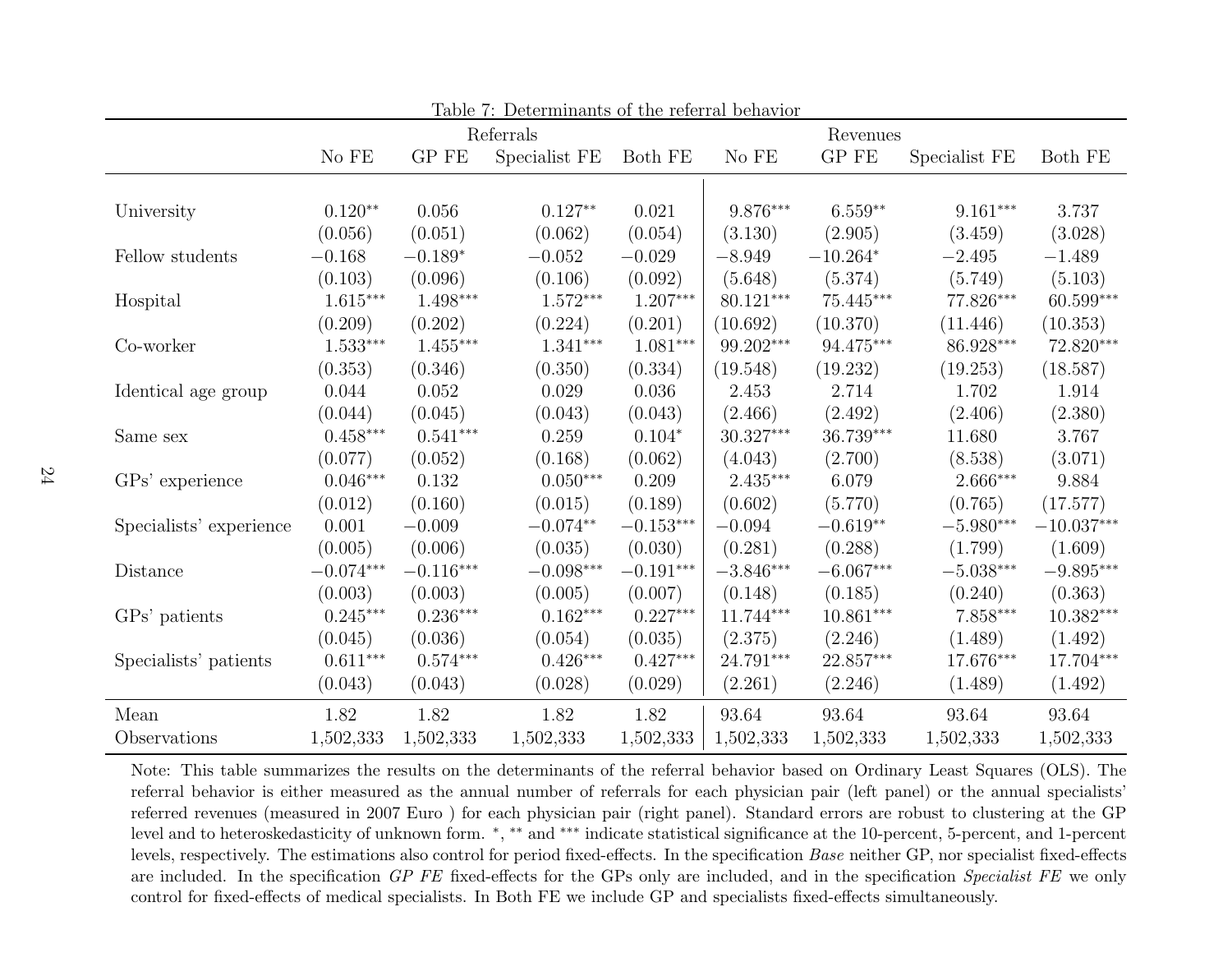|                         | Q1         | Q2         | Q3              | $Q_4$      |
|-------------------------|------------|------------|-----------------|------------|
| University              | 0.006      | $-0.005$   | 0.018           | $-0.010$   |
|                         | (0.036)    | (0.044)    | (0.049)         | (0.052)    |
| Fellow students         | $-0.064$   | $-0.070$   | $-0.129*$       | $-0.114$   |
|                         | (0.050)    | (0.059)    | (0.070)         | (0.073)    |
| Hospital                | $-0.094$   | $-0.116$   | $-0.151^{\ast}$ | $-0.177**$ |
|                         | (0.060)    | (0.072)    | (0.081)         | (0.083)    |
| Co-worker               | $-0.040$   | $-0.061$   | $-0.106\,$      | $-0.090$   |
|                         | (0.075)    | (0.085)    | (0.096)         | (0.100)    |
| Identical age group     | 0.044      | 0.028      | 0.062           | 0.062      |
|                         | (0.032)    | (0.037)    | (0.040)         | (0.042)    |
| Same sex                | $-0.140**$ | $-0.145*$  | $-0.121$        | $-0.127$   |
|                         | (0.067)    | (0.081)    | (0.085)         | (0.089)    |
| GPs' experience         | $0.018***$ | $0.024***$ | $0.024***$      | $0.011*$   |
|                         | (0.005)    | (0.005)    | (0.006)         | (0.006)    |
| Specialists' experience | $-0.020$   | $-0.043$   | $-0.034$        | $-0.026$   |
|                         | (0.028)    | (0.035)    | (0.038)         | (0.040)    |
| Distance                | $0.014***$ | $0.020***$ | $0.025***$      | $0.028***$ |
|                         | (0.002)    | (0.002)    | (0.002)         | (0.003)    |
| GPs' patients           | 0.070      | 0.042      | 0.052           | 0.043      |
|                         | (0.047)    | (0.054)    | (0.064)         | (0.066)    |
| Specialists' patients   | $0.042*$   | $0.087***$ | $0.124***$      | $0.138***$ |
|                         | (0.025)    | (0.032)    | (0.035)         | (0.037)    |
| Mean                    | 0.857      | $1.237\,$  | 1.511           | 1.694      |
| Observations            | 220,698    | 220,698    | 220,698         | 220,698    |

Table 8: Determinants of follow up referrals

<span id="page-24-0"></span>Note: This table summarizes the results on the determinants of follow-up consultation conducted at <sup>a</sup> different specialist of the same field within one, two, three, and four quarters after the initial referral based on Ordinary Least Squares (OLS). Standard errors are robust to clustering at the GP level and to heteroskedasticity of unknown form. <sup>∗</sup>, ∗∗ and ∗∗∗ indicate statistical significance at the 10-percent, 5-percent, and 1-percent levels, respectively. Since the follow-up consultations can only be determined for doctor-pairswith positive referrals these figures are based on 220,698 observations.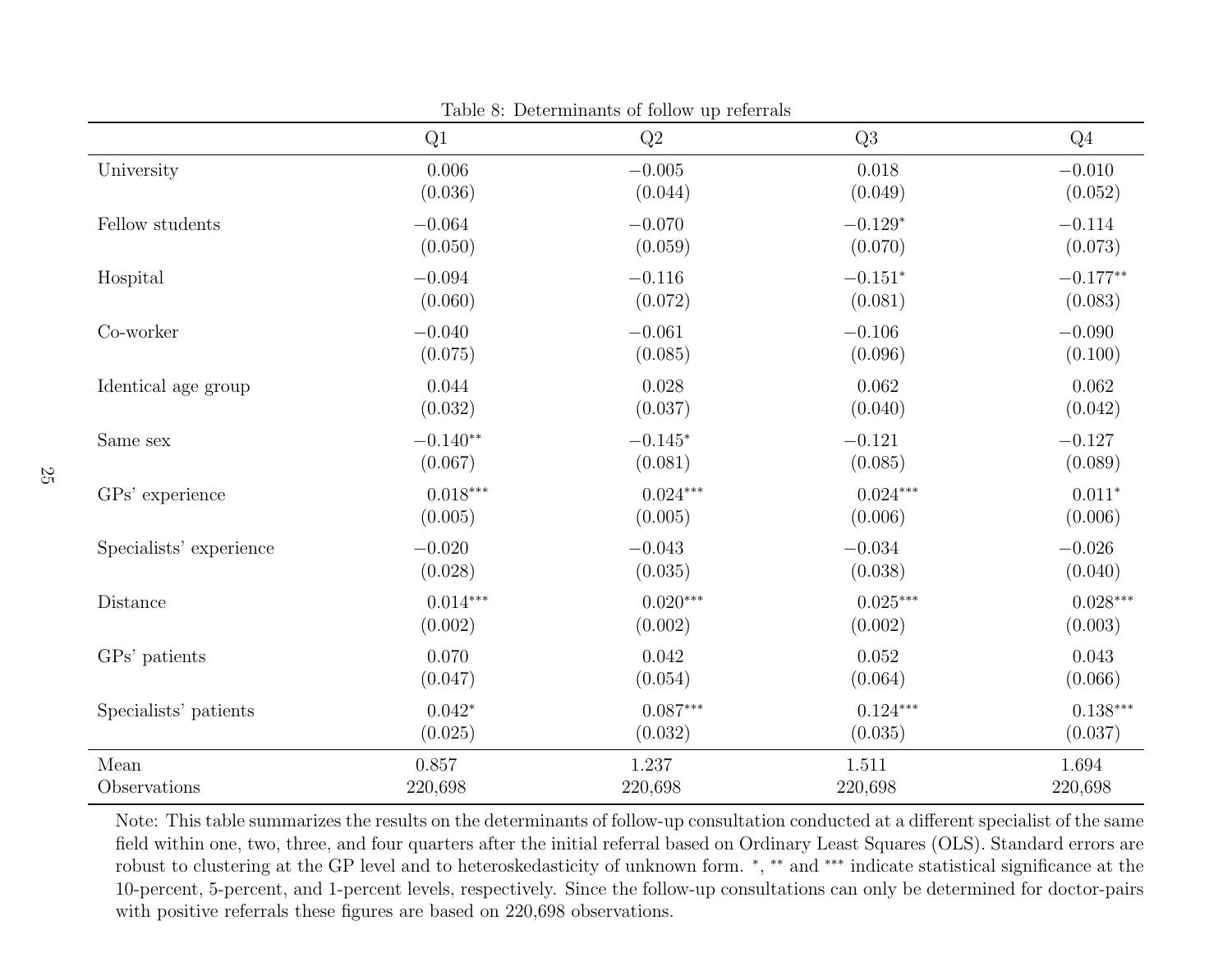<span id="page-25-0"></span>

|                         | <b>Base</b> | GP FE       | Specialist FE | Both FE     |
|-------------------------|-------------|-------------|---------------|-------------|
|                         |             |             |               |             |
| University              | $0.004**$   | 0.002       | $0.005**$     | 0.001       |
|                         | (0.002)     | (0.001)     | (0.002)       | (0.001)     |
| Fellow students         | 0.003       | 0.002       | 0.001         | 0.002       |
|                         | (0.003)     | (0.002)     | (0.003)       | (0.002)     |
| Hospital                | $0.081***$  | $0.066***$  | $0.077***$    | $0.052***$  |
|                         | (0.006)     | (0.005)     | (0.007)       | (0.006)     |
| Co-worker               | $0.062***$  | $0.059***$  | $0.064***$    | $0.054***$  |
|                         | (0.008)     | (0.007)     | (0.007)       | (0.006)     |
| Identical age group     | $-0.002$    | $-0.001$    | $-0.001$      | $-0.001$    |
|                         | (0.001)     | (0.001)     | (0.001)       | (0.001)     |
| Same sex                | $0.013***$  | $0.015***$  | 0.009         | $0.004***$  |
|                         | (0.003)     | (0.001)     | (0.007)       | (0.002)     |
| GPs' experience         | $0.002***$  | 0.007       | $0.002***$    | 0.009       |
|                         | (0.001)     | (0.022)     | (0.001)       | (0.032)     |
| Specialists' experience | $0.002***$  | $0.001***$  | $0.007***$    | $0.004***$  |
|                         | (0.000)     | (0.000)     | (0.001)       | (0.001)     |
| Distance                | $-0.005***$ | $-0.007***$ | $-0.006***$   | $-0.009***$ |
|                         | (0.000)     | (0.000)     | (0.000)       | (0.000)     |
| GPs' patients           | $0.004*$    | $0.006***$  | 0.002         | $0.006***$  |
|                         | (0.002)     | (0.002)     | (0.003)       | (0.002)     |
| Specialists' patients   | $0.013***$  | $0.011***$  | $0.014***$    | $0.015***$  |
|                         | (0.001)     | (0.000)     | (0.000)       | (0.000)     |
| Mean                    | 0.15        | 0.15        | 0.15          | 0.15        |
| Nr. of observations     | 1,502,333   | 1,502,333   | 1,502,333     | 1,502,333   |

Table 9: Determinants of the referral behavior (participation effect)

Note: This table summarizes the results on the determinants of the probability to refer at least one patient by the physician pair based on a Linear Probability Model (LPM). The dependent variable is a binary variable equal to one if at least one patient was referred and zero otherwise. Standard errors are robust to clustering at the GP level and to heteroskedasticity of unknown form.  $*$ ,  $**$  and  $***$  indicate statistical significance at the 10-percent, 5-percent, and 1-percent levels, respectively. The estimations also control for period fixed-effects. In the specification Base neither GP, nor specialist fixed-effects are included. In the specification GP FE fixed-effects for the GPs only are included, and in the specification Specialist FE we only control for fixed-effects of medical specialists. In Both FE we include GP and specialists fixed-effects simultaneously.